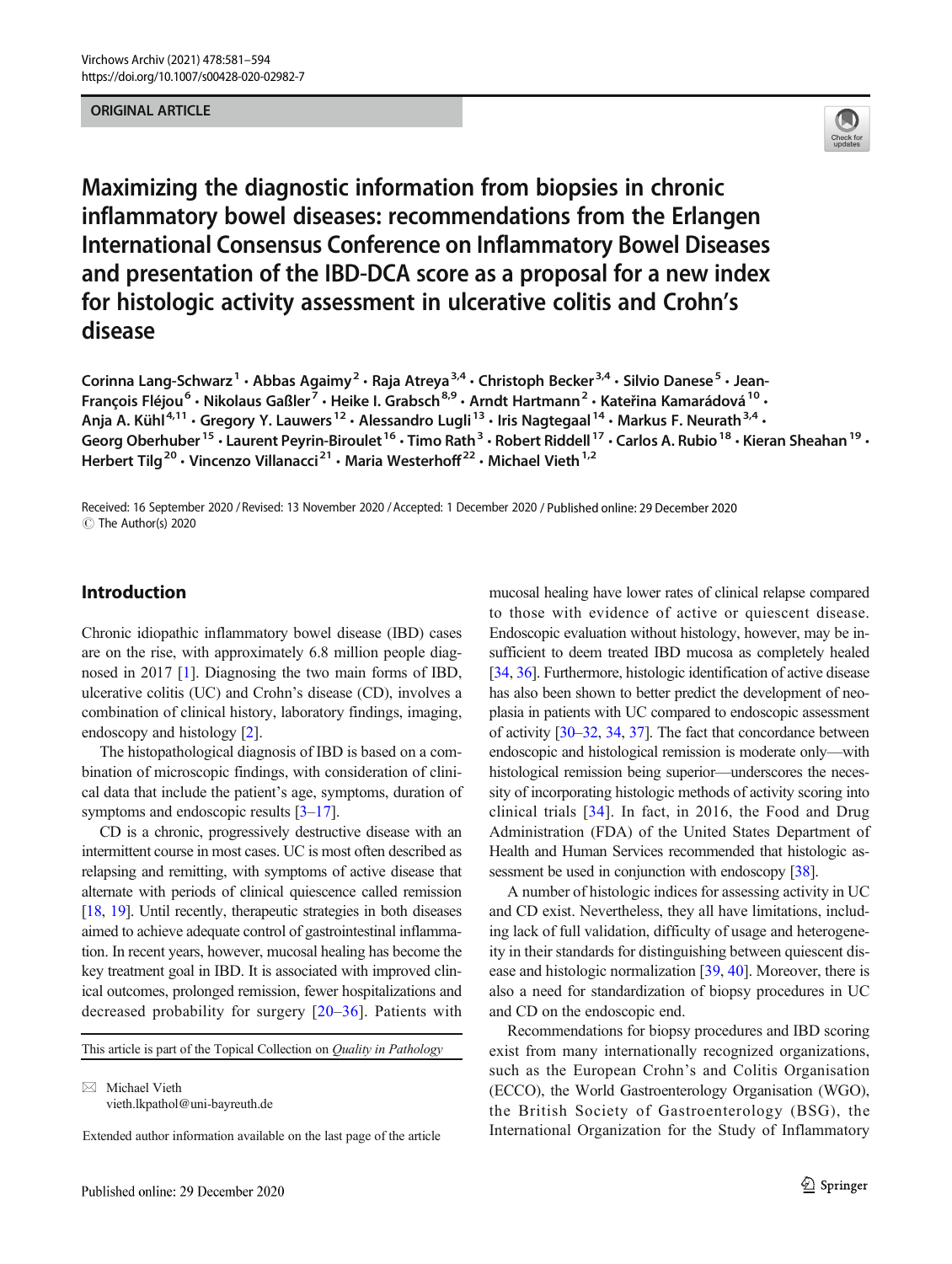Bowel Diseases (IOIBD), the American College of Gastroenterology (ACG) and the American Society for Gastrointestinal Endoscopy (ASGE). Some of them have recently been updated  $[17, 19, 28, 41-51]$  $[17, 19, 28, 41-51]$  $[17, 19, 28, 41-51]$  $[17, 19, 28, 41-51]$  $[17, 19, 28, 41-51]$  $[17, 19, 28, 41-51]$  $[17, 19, 28, 41-51]$  $[17, 19, 28, 41-51]$  $[17, 19, 28, 41-51]$  $[17, 19, 28, 41-51]$ .

However, in practice, these existing recommendations are not widely adhered to and there is still a need for standardizing the number of IBD biopsies, the locations they are taken from and an accepted validated IBD histologic assessment tool for daily practice.

For these reasons, the objectives of the 2020 International Consensus Conference on IBD Activity Scoring were (i) to review existing recommendations and to agree upon ten recommendations with the highest impact to maximize diagnostic information from biopsies for UC and CD and (ii) to agree on a simple, histologic scoring system for both types of IBD that is able to distinguish between quiescent disease and mucosal healing and has potential for use in daily routine practice as well as for clinical trials.

# Material and methods

### Consensus process

The meeting took place from the 8th to the 10th of January 2020 at the Institute of Pathology of the Friedrich-Alexander University in Erlangen, Germany, with participants from 12 countries. Six sessions comprising presentations, discussions and group microscopy sessions took place. The conference was followed by a validation process of the consensus-approved scoring index. This involved individual member evaluations of digitally scanned IBD biopsy slides.

### Steering committee and participants

The steering committee (MN, AH and the chairman MV) organized the meeting in Erlangen. Twenty-seven participants with expertise in IBD from the USA, Canada and Europe were invited to attend the face-to-face meeting, and 25 agreed to participate (17 gastrointestinal pathologists, 6 gastroenterologists and two translational researchers). Five were unable to attend but participated in the post-meeting validation of the agreed-upon scoring system as well as the voting at final ballot according to a modified Delphi panel. All participants were voting members.

### Methodological exactness

### Search strategy and sources of evidence

The recommendations that reached consensus were based on peer-reviewed publications in addition to expert opinions, accepted practice standards and consensus. To obtain consensus,

a two-round modified Delphi process was used. For this purpose, two rounds of systematic literature searches regarding IBD and activity scoring on PubMed, the Cochrane Library and EMBASE were performed. The first took place prior to the meeting and was circulated for review to all of the participants. At the end of the face-to-face meeting, a first voting round on the developed statements took place. Additional literature from a second literature search was added post-meeting using combinations of key words such as "IBD", "UC", "CD", "histopathology" and "activity". Six months postmeeting, a final anonymous Delphi questionnaire round took place. Participants were asked to review and reconsider their initial ratings for the developed statements on a circulated questionnaire using a 5-point Likert scale (5 = agree (100%),  $4 =$  partly agree (75%), 3 = neutral (50%), 2 = partly disagree  $(25\%)$ , 1 = disagree  $(0\%)$  [\[41,](#page-9-0) [42](#page-9-0)]. Strength of consensus was graded as follows: < 75%, no consensus; 75–95%, consensus; and > 95%, strong consensus.

#### Evidence levels and recommendation grades

The literature was rated according to the evidence classification of the Oxford Centre for Evidence-based Medicine (OCEBM), using the 2011 version (supplemental Table 1) [\[52](#page-10-0)].

Evidence and recommendations from established clinical and pathological guidelines were also taken into account, including documents from the ECCO, the ASGE, the WGO, the ACG, the IOIBD, the Updated S3-Guideline of the German Society for Digestive and Metabolic Diseases (DGVS), the updated BSG guidelines and a practical guide on tissue pathways for gastrointestinal and hepatopancreatobiliary pathology [[2,](#page-8-0) [41,](#page-9-0) [43](#page-9-0)–[51](#page-10-0), [53](#page-10-0)–[55\]](#page-10-0).

Evidence levels (ELs) and grades of the recommendations are given below where possible. In accordance with the OCEBM, recommendation grades are defined as the following: A, consistent level 1 studies; B, consistent level 2 or 3 studies or extrapolations from level 1 studies; C, level 4 studies of extrapolations from level 2 or 3 studies; and D, level 5 evidence or troublingly consistent or inclusive studies of any level.

The recommendations, rather than being rules, are intended to help endoscopists maximize the potential diagnostic information they can render from biopsies to optimize their patients' care. An overview of the consensus process is available as supplemental Fig. [1.](#page-6-0)

## Microscopy sessions

Prior to the meeting, haematoxylin and eosin (H&E)-stained slides of 59 UC large bowel biopsy cases and 25 CD biopsy sets from large bowel, terminal ileum and stomach were digitalized at the Institute of Pathology, Bayreuth, using the slide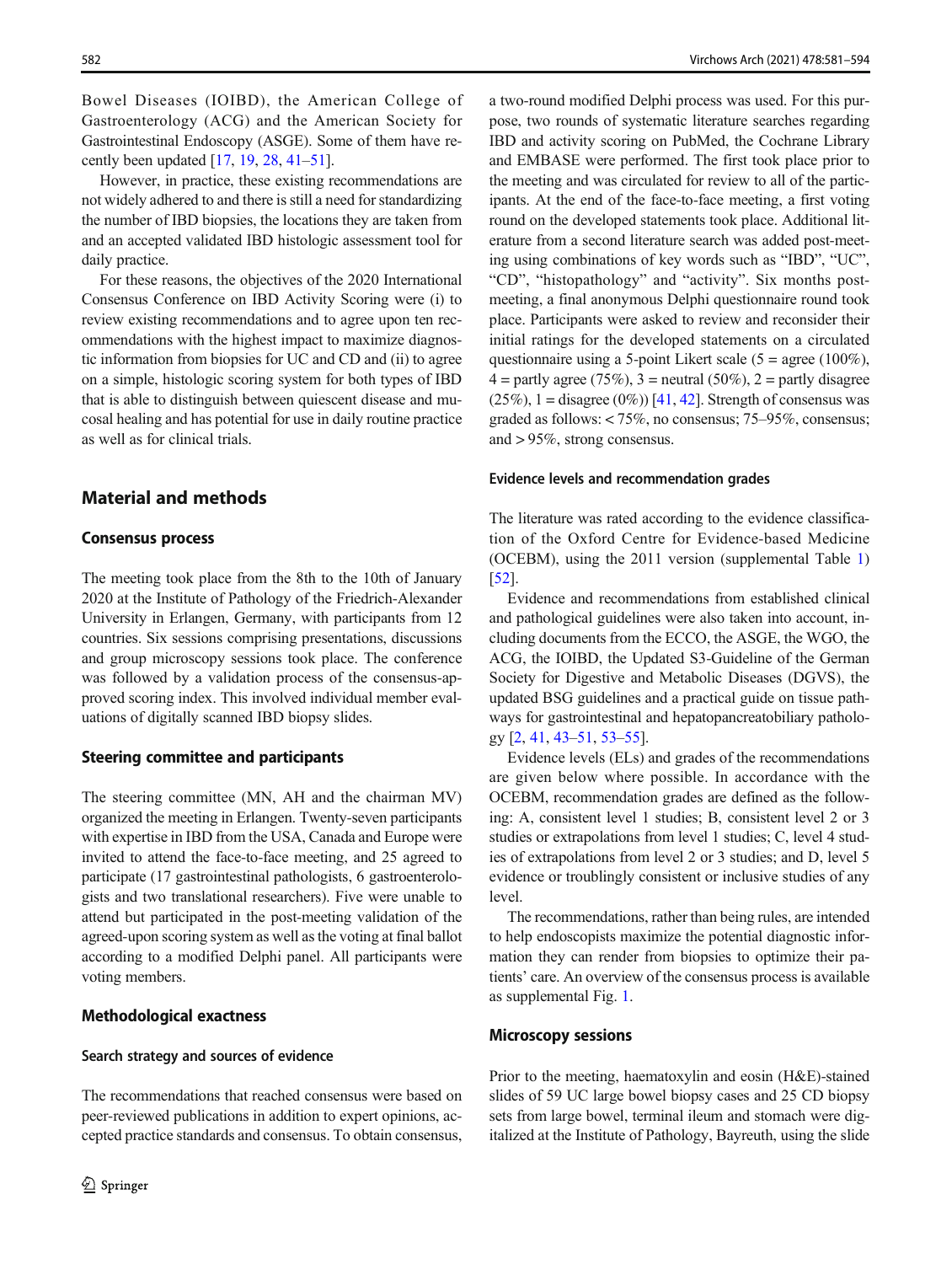scanner NanoZoomer S360 (Hamamatsu, Herrsching am Ammersee, Germany). All participants had access to the slides prior to the meeting on a virtual, password-secured platform (software: NDP.view 2; Hamamatsu, Herrsching am Ammersee, Germany). Microscopy sessions during the faceto-face meeting allowed for group discussions of selected cases around a multi-headed microscope (Olympus BX53; Olympus, Hamburg, Germany).

### Presentations

The conference presentations comprised the scientist's (CB), the clinician's (MN) and the pathologist's (MV) views concerning IBD activity scoring, along with their field-specific needs for an approved scoring system.

## Results and discussion

## Recommendations

An overview of the 10 recommendations that achieved consensus is shown in Table 1.

Recommendation 1 If colonoscopic biopsies are being taken for the diagnosis of chronic idiopathic IBD, the samples should be sent in separate, designated containers, particularly biopsies of the rectum (vote: strong consensus (95%), level of evidence: 1a–2b, recommendation grade: B).

| Recommendations that achieved consensus<br>Table 1 |
|----------------------------------------------------|
|----------------------------------------------------|

Evidence and decision When the initial diagnosis of IBD is suspected, current guidelines and consensus papers recommend an ileocolonoscopy with biopsies from the terminal ileum as well as from each colonic segment: caecum, ascending colon, transverse colon, descending colon, sigmoid and rectum [\[2,](#page-8-0) [19,](#page-8-0) [43,](#page-9-0) [45](#page-9-0), [46](#page-9-0), [56,](#page-10-0) [57](#page-10-0)]. Rather than pooling biopsies from multiple sites into the same container, the biopsies should be delivered to the pathologist in separate, designated containers. This assists in distinguishing between UC and CD and for properly evaluating the distribution of the disease [\[2,](#page-8-0) [4](#page-8-0), [43,](#page-9-0) [53,](#page-10-0) [56](#page-10-0), [58,](#page-10-0) [59\]](#page-10-0) (EL 2a– 2b). The importance of proper sampling and designating biopsy sites is exemplified in patients who exhibit unusual distribution of inflammation. Without clear designation of separate sites, it is challenging to diagnose CD in patients who lack terminal ileum involvement, or UC in patients who have proctitis, caecal patch and backwash ileitis. Other reasons to separately designate bowel sites are important to note. For one, some cases can be classified as UC or CD only from the course of the disease. Tracking the patients' site-specific histology over time can help establish the diagnosis [\[60](#page-10-0)–[65\]](#page-10-0) (EL 1a–2b). Moreover, treatment may alter the distribution of inflammation and it may be useful to follow the effects of therapy for each bowel site. This can also lead to accurately establishing if histologic normalization has occurred as a result of therapy [\[66](#page-10-0)–[73](#page-10-0)] (EL 1a–2a). Finally, designating different bowel sites can have treatment implications. Local treatment with 5-aminosalicylic acid or steroids is sufficient in most cases of UC that are restricted to the rectum. However, solitary rectal involvement may not be confirmed histologically if the patients' rectal and colonic biopsies are pooled  $[71-73]$  $[71-73]$  $[71-73]$  $[71-73]$  (EL 1a).

| Statement                                                                                                                                                                                                                                                                               |                                | Voting results    |                         |  |
|-----------------------------------------------------------------------------------------------------------------------------------------------------------------------------------------------------------------------------------------------------------------------------------------|--------------------------------|-------------------|-------------------------|--|
|                                                                                                                                                                                                                                                                                         | Votes at last<br>ballot $(\%)$ | Evidence<br>level | Recommendation<br>grade |  |
| 1. If colonoscopic biopsies are being taken for the diagnosis of chronic idiopathic IBD, the samples<br>should be sent in separate, designated containers, particularly biopsies of the rectum                                                                                          | 95                             | $1a-2b$           | B                       |  |
| 2.2 or more tissue samples from separate areas within the same bowel segment should be sent in each 98<br>designated container                                                                                                                                                          |                                | $1a-2b$           | B                       |  |
| 3. If Crohn's disease is in question, additional biopsies from the upper gastrointestinal tract should also 92<br>be considered                                                                                                                                                         |                                | $1b-3a$           | $\mathcal{C}$           |  |
| 4. Assessing the degree of activity should be carried out on the worst affected biopsy                                                                                                                                                                                                  | 100                            | $1a-2a$           | B                       |  |
| 5. The information between pathologist and clinician should include core features that are relevant for 98<br>the IBD diagnosis as well as for IBD activity scoring                                                                                                                     |                                | $1a-3b$           | $\mathcal{C}$           |  |
| 6. The histological assessment should evaluate the distribution of overall findings, the presence of<br>chronic injury and the activity of inflammation                                                                                                                                 | 100                            | $1a-3b$           | $\mathcal{C}$           |  |
| 7. The scoring system (the IBD-DCA score) developed by the consensus group based on the factors of 98<br>distribution (D) of changes, chronic injury (C) and activity of inflammation (A) is a proposal for a<br>standardized and user-friendly tool for histologic activity assessment |                                | 2 <sub>b</sub>    | B                       |  |
| 8. The pathology report can include routine text as well as the IBD-DCA score as qualitative and<br>quantitative information for clinicians                                                                                                                                             | 93                             | 5                 | D                       |  |
| 9. Activity scoring is ideally performed for every container separately                                                                                                                                                                                                                 | 83                             | $1b-3b$           | $\mathcal{C}$           |  |
| 10. The IBD-DCA score is suggested for use in daily routine practice                                                                                                                                                                                                                    | 95                             | 5                 | D                       |  |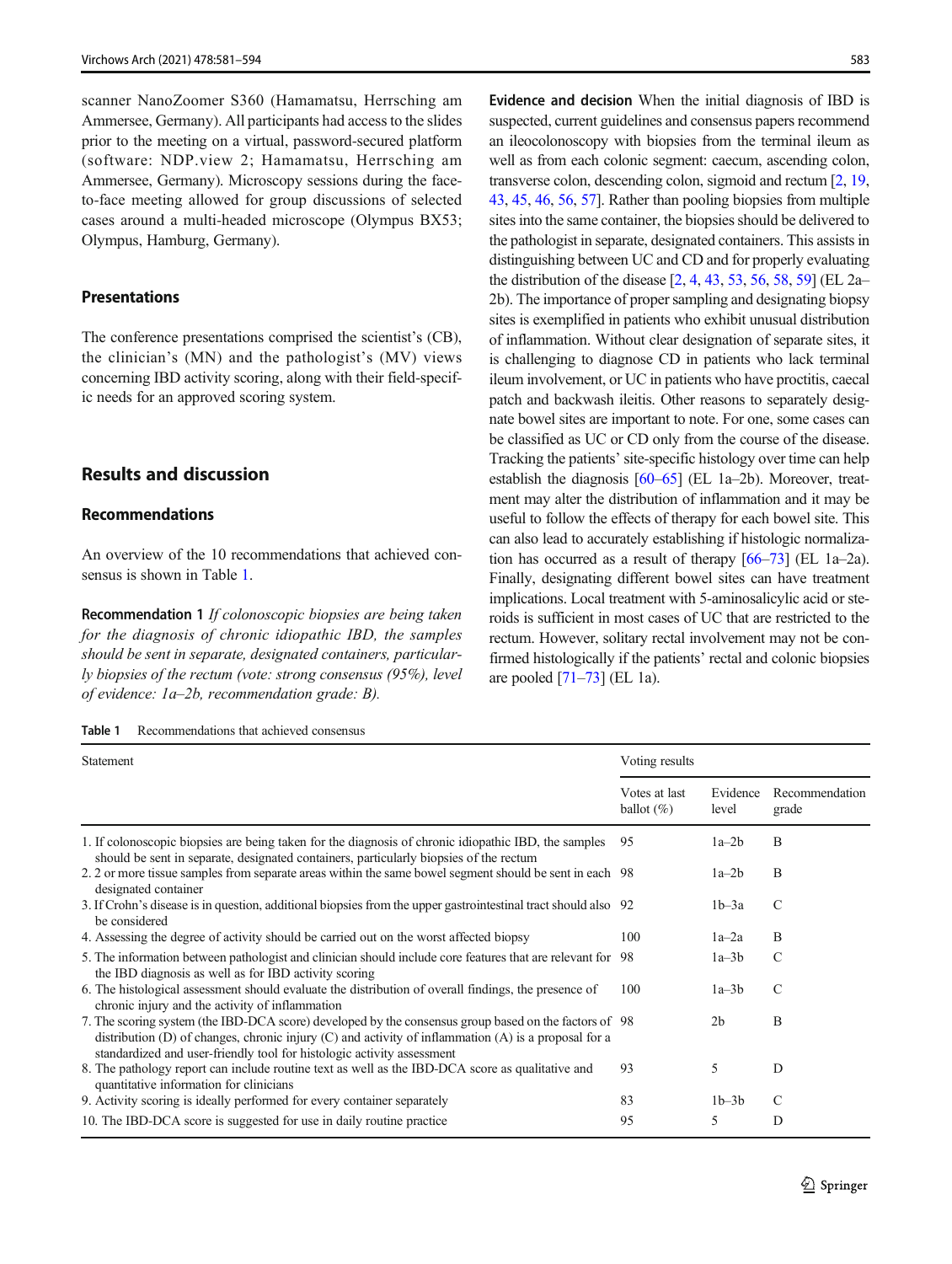Recommendation 2 Two or more tissue samples from separate areas within the same bowel segment should be sent in each designated container (vote: strong consensus (98%), level of evidence: 1a–2b, recommendation grade: B).

Evidence and decision Current scoring systems have been applied to biopsy material collected under diverse protocols that include different numbers of tissue samples from different sections of the large bowel. In fact, there are protocols that allow for the bare minimum of rectum-only samples. There is clearly a need to standardize sampling protocols in clinical trials in order to optimize comparisons between treatment outcomes [\[20](#page-8-0), [74\]](#page-10-0) (EL 2a–2b). Our recommendation to sample a minimum of 2 biopsies from separate areas within the same bowel segment is therefore intended to standardize and optimize biopsy evaluation. This is supported by Mosli et al. [[75\]](#page-10-0). They concluded that it is imperative to obtain at least 2 mucosal biopsy samples for evaluation of UC as the disease changes during the natural disease course and with local and systemic treatment [\[60,](#page-10-0) [74](#page-10-0)–[76\]](#page-10-0) (EL 1b–2a). Collecting more than one biopsy also decreases the problem of sample quality and tissue orientation issues. Additionally, as suggested by the ECCO recommendations, biopsies can be properly oriented by use of acetate strips [\[49](#page-10-0), [77\]](#page-11-0). Further support for the requisite number of biopsy samples is seen in ECCO guidelines, which recommend that a minimum of two biopsies per bowel site be obtained to diagnose CD. For CD, samples should preferably be obtained from both diseased and uninvolved areas [\[43](#page-9-0), [78](#page-11-0)–[86\]](#page-11-0) (EL 1a–2a). If samples are taken only from macroscopically or endoscopically suspicious areas, a pathologist without endoscopic information may not be able to incorporate evidence of discontinuous disease distribution to support an accurate diagnosis of CD. As such, our recommendation advises sampling from separate areas within the same bowel segment and also proper labelling of the containers to ensure that the pathologist receives proper information about the biopsies' origin.

Recommendation 3 If Crohn's disease is in question, additional biopsies from the upper gastrointestinal tract should also be considered (vote: consensus (92%), level of evidence: 1b–3a, recommendation grade: C).

Evidence and decision Microscopic inflammation of the upper gastrointestinal (GI) tract is quite common in CD and comparatively rare in UC [[87](#page-11-0)] (EL 2b). The reported frequency of upper GI tract involvement in CD varies widely, from 6.5% in a recent analysis of the Swiss IBD Cohort Study Group to 40.7% in a study of paediatric CD cases, even in the absence of specific upper gastrointestinal symptoms. As such, Castellaneta et al. [\[88\]](#page-11-0) concluded that upper GI tract endoscopy should be part of the first-line investigation in all new cases suspected of IBD, particularly as the absence of specific upper

GI symptoms does not exclude the presence of upper GI inflammation [[87](#page-11-0), [89\]](#page-11-0) (EL 2b). Patches of acute inflammation of the stomach and duodenum as well as deep acute inflammation of the duodenum raise strong suspicion for CD in Helicobacter pylori (HP)-negative patients. In fact, the histological pattern of a "focally enhanced" gastritis in HP-negative patients with CD was first described in 1997 by Oberhuber et al. [\[90](#page-11-0)] (a participant of the current consensus conference). Overall, they found granulomas and/or a focally enhanced gastritis in 76% of HP-negative patients with CD and in 0.8% of controls. Moreover, there was no correlation between the presence of focally enhanced gastritis and clinical findings [\[90](#page-11-0)] (EL 1b). It should be noted, however, that the presence of granulomas is helpful but occurs in only 9–14.6% of upper GI biopsies [[90](#page-11-0)–[92](#page-11-0)] (EL 1b–3a). In summary, if CD is the diagnosis of clinical concern, the consensus group recommends additional duodenogastroscopy to help consolidate a diagnosis of CD. A minimum of 2 biopsies each from duodenum, antrum and corpus sites should be sent to the pathologist in separate containers [[43](#page-9-0), [44](#page-9-0)].

Recommendation 4 Assessing the degree of activity should be carried out on the worst affected biopsy (vote: strong consensus (100%), level of evidence: 1a–2a, recommendation grade: B).

Evidence and decision Assessing the histologic activity of UC is especially important in monitoring treatment follow-up. For clinical trials, scoring is typically performed on the sample exhibiting the highest activity as this may be the most important factor in the further evolution of the disease [[75\]](#page-10-0) (EL 1a). It is also important to grade activity based on the most diseased biopsy fragment because it is paramount in establishing whether histologic mucosal healing has truly been achieved. The consensus participants agreed to define histologic mucosal healing as normal mucosa without any pathological changes. This includes the absence of changes seen in quiescent colitis, which encompasses architectural abnormalities as well as increased chronic inflammatory infiltrates. Therefore, grading should be done on the most affected biopsy to indicate if quiescent colitis is present, as quiescent disease is not considered equivalent to the histologic normalization required to meet criteria for histologic mucosal healing. A detailed description of the normal histology of the colon has been published by Levine and Haggitt [\[93](#page-11-0)] (EL 2a).

Recommendation 5 The information between pathologist and clinician should include core features that are relevant for the IBD diagnosis as well as for IBD activity scoring (vote: strong consensus (98%), level of evidence: 1a–3b, recommendation grade: C).

The following core features (or key elements) refer to details that are essential for the pathologist to be able to establish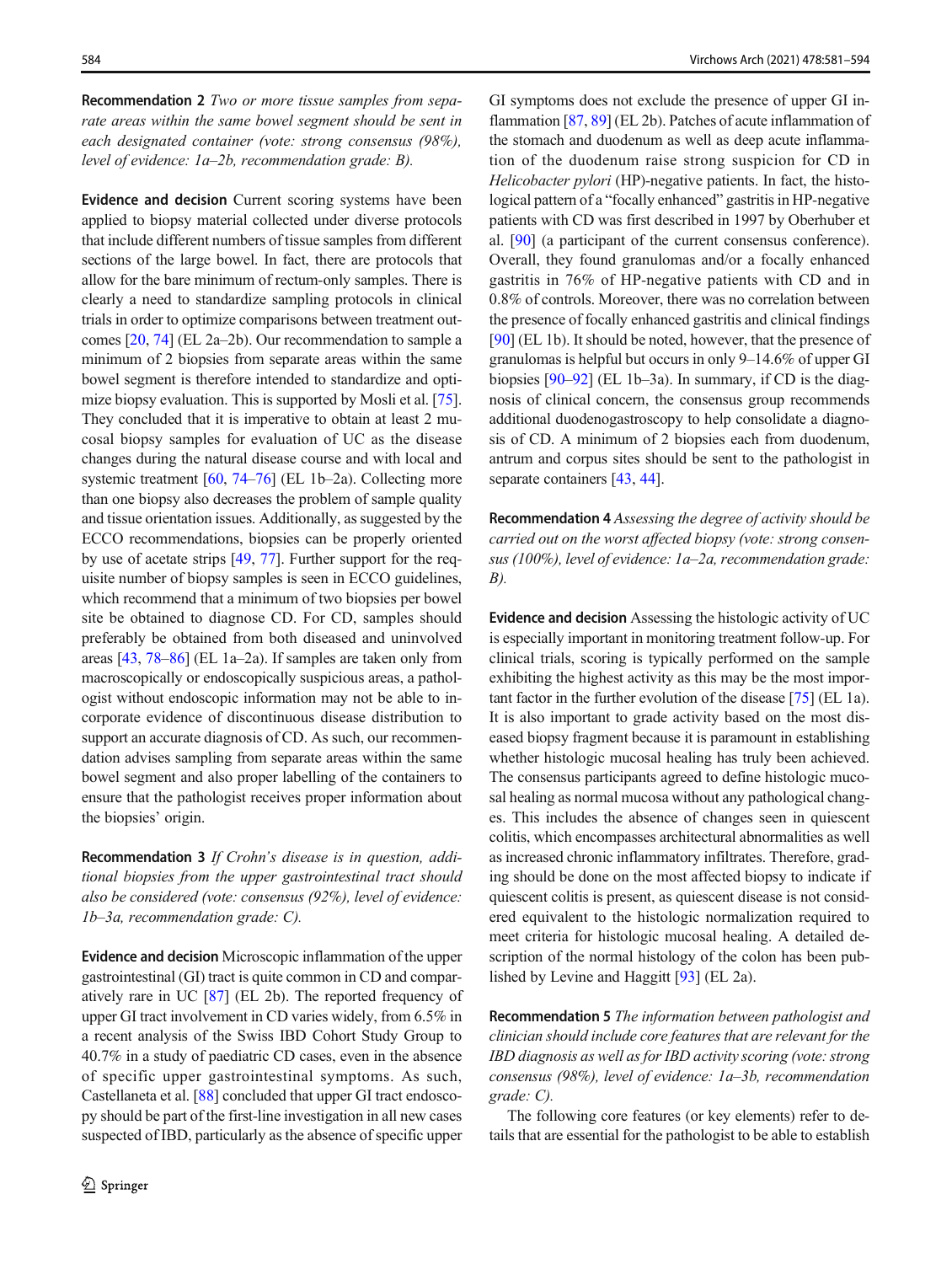a diagnosis of IBD. They also, in turn, refer to information that the pathologist should communicate to the clinician for the patient's management.

The core features to be communicated to the pathologist by the clinician include:

Patient's age [\[92](#page-11-0), [94](#page-11-0)–[101\]](#page-11-0) (EL 1a–2b)

In the vast majority, patients with UC and CD are usually diagnosed in their 20s and 30s, although IBD occurs at any age.

- Type and duration of symptoms  $[8, 10, 12, 45]$  $[8, 10, 12, 45]$  $[8, 10, 12, 45]$  $[8, 10, 12, 45]$  $[8, 10, 12, 45]$  $[8, 10, 12, 45]$  $[8, 10, 12, 45]$  $[8, 10, 12, 45]$  $[8, 10, 12, 45]$  (EL 2a–2b) This information is important given that infectious colitis is one of the main considerations in the differential diagnosis of IBD. The symptoms of infectious colitis can be similar to IBD; however, they usually last for less than 1 month. Therefore, a diagnosis of IBD is more likely with longer duration of symptoms.
- Endoscopic findings: The distribution and type of abnormalities noted on endoscopy should be relayed to the pathologist, along with the key clinical question the pathologist is being asked to address.
- Diagnosis of CD or UC if already known
- Status of current treatment in known IBD patients [\[22](#page-9-0), [24,](#page-9-0) [25,](#page-9-0) [45\]](#page-9-0) (EL 1a–2b)

Therapy status is an important piece of information to provide as pathologists can then determine whether treatment has achieved the desired endpoint of histologic mucosal healing. For example, if a pathologist with access to previous biopsy findings and therapy information encounters normal mucosa in areas of known, formerly active IBD, they can establish in their report that histologic normalization has occurred, to indicate that the mucosa has, in fact, normalized due to treatment.

Specific, designated sites from which biopsies have been taken [[45](#page-9-0), [55](#page-10-0)].

Biopsies from different bowel segments should be submitted in such a way that their site of origin can be determined reliably. This issue is discussed further with statement 2, mentioned previously.

Core histologic features to be communicated to the clinicians include:

- Diagnosis of IBD or others
- Distinction between UC and CD  $[16, 44-51, 102]$  $[16, 44-51, 102]$  $[16, 44-51, 102]$  $[16, 44-51, 102]$  $[16, 44-51, 102]$  $[16, 44-51, 102]$  $[16, 44-51, 102]$  $[16, 44-51, 102]$  (EL 1b– 2a)
- The term "indeterminate colitis" should be avoided as it causes confusion and can be used incorrectly. Rather, it is recommended that a pathologist state that IBD is present and the features favour one disease type over the other, but that definitive classification may depend on the clinical course.
- Exclusion of dysplasia or malignancy [\[62](#page-10-0), [64\]](#page-10-0)
- Information regarding the adequacy and/or limitations of the submitted material, i.e. a statement about the sufficient number of biopsies (see recommendation 2)
- In case of insufficiently labelled containers, feedback to the clinicians that the origin of the biopsies cannot reliably be assessed, limiting assessment for IBD diagnosis.
- Potential limitations due to biopsy orientation or artefacts Assessment of certain features such as distribution of changes or presence and extent of a basal plasmacytosis is limited if the material is insufficient and poorly oriented. Use of acetate strips can be helpful for proper biopsy orientation [\[45,](#page-9-0) [103](#page-11-0)].

Recommendation 6 The histological assessment should evaluate the distribution of overall findings, presence of chronic injury and activity of inflammation (vote: strong consensus (100%), level of evidence: 1a–3b, recommendation grade: C).

## Evidence and decision

### Distribution

Evaluating the distribution of microscopic changes can serve as a quantitative marker for assessing overall deviations from normal mucosa. It particularly pertains to the pattern and amount of tissue involved by chronic injury and active inflammation. The abnormalities can vary within a single biopsy, within different biopsies from the same site as well as among different anatomical sites. This heterogeneity of disease involvement is typical of CD but can also be seen in UC especially after treatment [\[60,](#page-10-0) [66](#page-10-0)–[73](#page-10-0), [75,](#page-10-0) [76](#page-10-0), [78](#page-11-0)–[91](#page-11-0), [93\]](#page-11-0) (EL 1b–2b).

Terms that are sometimes used by pathologists to assess disease involvement, such as "diffuse", "patchy" or "focal", are ill-defined and can be subjective. It is preferable to use alternative terms such as "continous between sites", "discontinous between sites" or "segmental" (anatomically non-continuous) [\[14](#page-8-0)] (EL 2a). Assessing the distribution of changes is helpful for distinguishing UC from CD. Moreover, in the course of known IBD, reporting the distribution of changes can provide important information regarding response to treatment in a quantitative fashion [\[4](#page-8-0), [60](#page-10-0)–[62,](#page-10-0) [74,](#page-10-0) [104,](#page-12-0) [105](#page-12-0)] (EL 1a–2a).

### Chronicity

As most adult IBD patients present after at least 6 weeks of symptoms, features of chronic injury are often already discernible on their GI biopsies at initial diagnosis [[10,](#page-8-0) [106](#page-12-0)] (EL 2a–2b). Features of chronic injury include architectural distortion and chronic inflammatory infiltrates in the lamina propria [[10\]](#page-8-0) (EL 2a). Basal plasmacytosis is probably the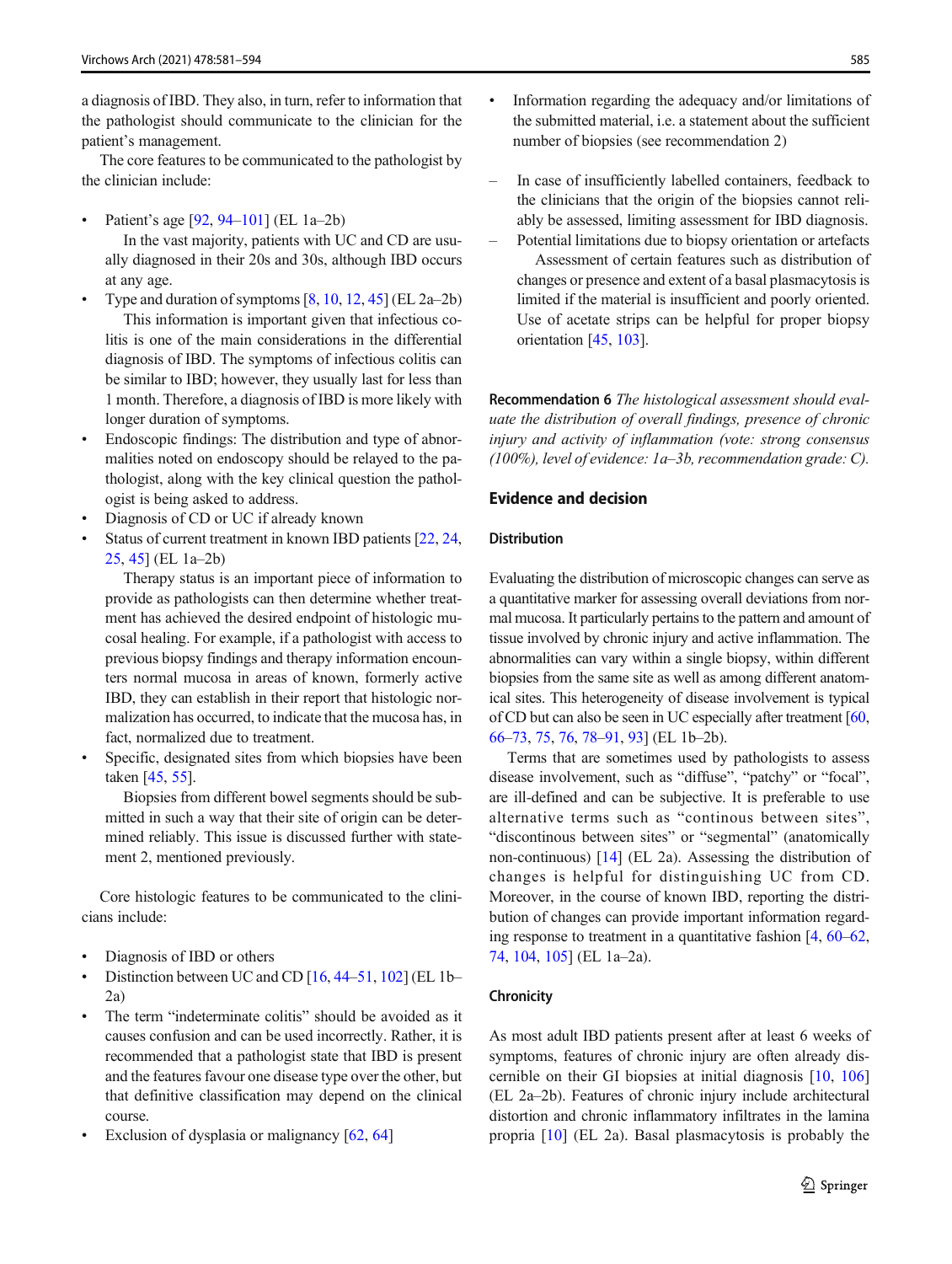earliest sign of chronic injury and has proven to be the strongest and highest reliable predictor of IBD. This feature was demonstrated to achieve almost perfect intrarater as well as substantial interrater reproducibility rates and can have significant prognostic implications. Moreover, on rectal biopsy specimens, basal plasmacytosis has been shown to be one of several independent predictors of earlier relapse in UC patients [\[9](#page-8-0), [10,](#page-8-0) [21,](#page-8-0) [29](#page-9-0), [107,](#page-12-0) [108](#page-12-0)] (EL 2a–3b). Another feature of chronic injury, architectural distortion, is typically not seen before 15 days of symptoms. However, it is present in more than 75% of patients after 4 months  $[10, 16]$  $[10, 16]$  $[10, 16]$  $[10, 16]$  $[10, 16]$  (EL 2a). This feature is also associated with almost perfect intraobserver and substantial interobserver agreement rates [\[107](#page-12-0)] (EL 2b). Some of the existing scoring indices for evaluating UC disease activity do not include architectural distortion, as this feature was not considered to be a marker for disease activity and was also considered unlikely to be responsive to therapy. This, however, proved to be false, as complete histologic mucosal normalization is now an attainable treatment goal [[10,](#page-8-0) [37,](#page-9-0) [104](#page-12-0), [109](#page-12-0)] (EL 1b–2b). Crypt architectural distortion may, in fact, be the only feature able to distinguish between remission and true histological normalization, given the feature's lengthier persistence. This is in contrast to basal plasmacytosis, which may diminish earlier with longstanding or treated disease [\[10,](#page-8-0) [45](#page-9-0), [110\]](#page-12-0) (EL 2a–3b). Additional features of chronic injury are Paneth cell metaplasia (especially distal the splenic flexure), pseudopolyps, hypertrophy of the muscularis mucosae and submucosal fibrosis [[105\]](#page-12-0) (EL 2a).

The role of increased eosinophils in IBD is unclear. Eosinophils are part of the normal mucosa, and their number is highly variable  $[93]$  (EL 2a). Due to a lack of reproducibility and only moderate interobserver agreement, the ECCO recommended that eosinophils alone should not be used as a marker of histological activity in UC [\[16](#page-8-0), [41,](#page-9-0) [106\]](#page-12-0) (EL 2a).

#### Activity

Disease activity as measured histologically is ascertained by the presence of neutrophilic granulocytes and their damage to the epithelium. Cryptitis, crypt abscess formation as well as erosions and ulcerations represent the spectrum of active in-flammation in order of increasing severity [\[11,](#page-8-0) [12](#page-8-0), [14](#page-8-0), [111,](#page-12-0) [112\]](#page-12-0) (EL 1a–2b). Whilst some question the significance and reproducibility of histologic activity, the presence of acute inflammatory infiltrates is actually associated with a twofold to threefold increased risk of relapse within 12 months of follow-up and an increased use of systemic corticosteroids, colectomy and hospitalization within 3 years of follow-up [\[20,](#page-8-0) [113](#page-12-0)] (EL 2b). Moreover, assessing for acute inflammatory infiltrates such as neutrophils in the lamina propria, intraepithelial neutrophils, erosions or ulceration attained good reproducibility in existing scoring systems [\[107,](#page-12-0) [109,](#page-12-0) [114](#page-12-0)–[116](#page-12-0)] (EL 2b).

Recommendation 7 The scoring system (the IBD-DCA score) developed by the consensus group based on the factors of distribution  $(D)$  of changes, chronic injury  $(C)$  and activity of inflammation (A) is a proposal for a standardized and user-friendly tool for histologic activity assessment (vote: strong consensus (98%), level of evidence: 2b, recommendation grade: B).

The proposed "Inflammatory Bowel Disease – Distribution, Chronicity, Activity" (IBD-DCA) score comprises the three parameters—distribution (D), chronicity (C) and activity (A)—and is determined in that order. The individual items constituting the parameters C and A were selected on the basis of previous research, with particular selection of features that have achieved good reliability in existing scoring systems in order to be eligible candidates for the index development (supplemental Table 2).

#### Distribution parameter (D)

Parameter D is used to estimate the overall extent of mucosal abnormalities, regardless of whether they represent architectural distortion, chronic inflammation or active inflammatory infiltrates. D0 is assigned for completely normal mucosa without any pathological changes. D1 is assigned if changes are present in less than 50% of all tissue fragments. D2 is assigned for changes that involve 50% or more of the tissue.

#### Chronicity parameter (C)

Parameter C encompasses crypt architectural distortion as well as elevated lymphoplasmacytic cell count in the lamina propria (including basal plasmacytosis). C0 refers to mucosa without chronic changes, i.e. absence of elevated lymphoplasmacytic cell count and absence of crypt architectural distortion. C1 refers to crypt distortion and/or mildly elevated lamina propria lymphoplasmacytosis (mildly more lymphocytes and plasma cells than in the normal mucosa). C2 necessitates a marked elevated lymphoplasmacytic cell count in the lamina propria regardless of the additional presence of crypt distortion. A marked basal lymphoplasmacytosis is also assessed as C2.

## Activity parameter (A)

Parameter A refers to the presence and degree of tissue involvement by neutrophilic granulocytes. A0 is assessed in the absence of neutrophilic granulocytes. The number of neutrophils that are allowed in a normal lamina propria ranges in the literature between 0 and 1  $[17, 93]$  $[17, 93]$  $[17, 93]$  $[17, 93]$  $[17, 93]$  (EL 2a). Neutrophils are not normally present in the surface or crypt epithelium [\[93](#page-11-0)] (EL 2a). Therefore, A1 is assessed for an increase of two or more neutrophils in the lamina propria in one high-power field (HPF) or one or more neutrophils in the epithelium (as in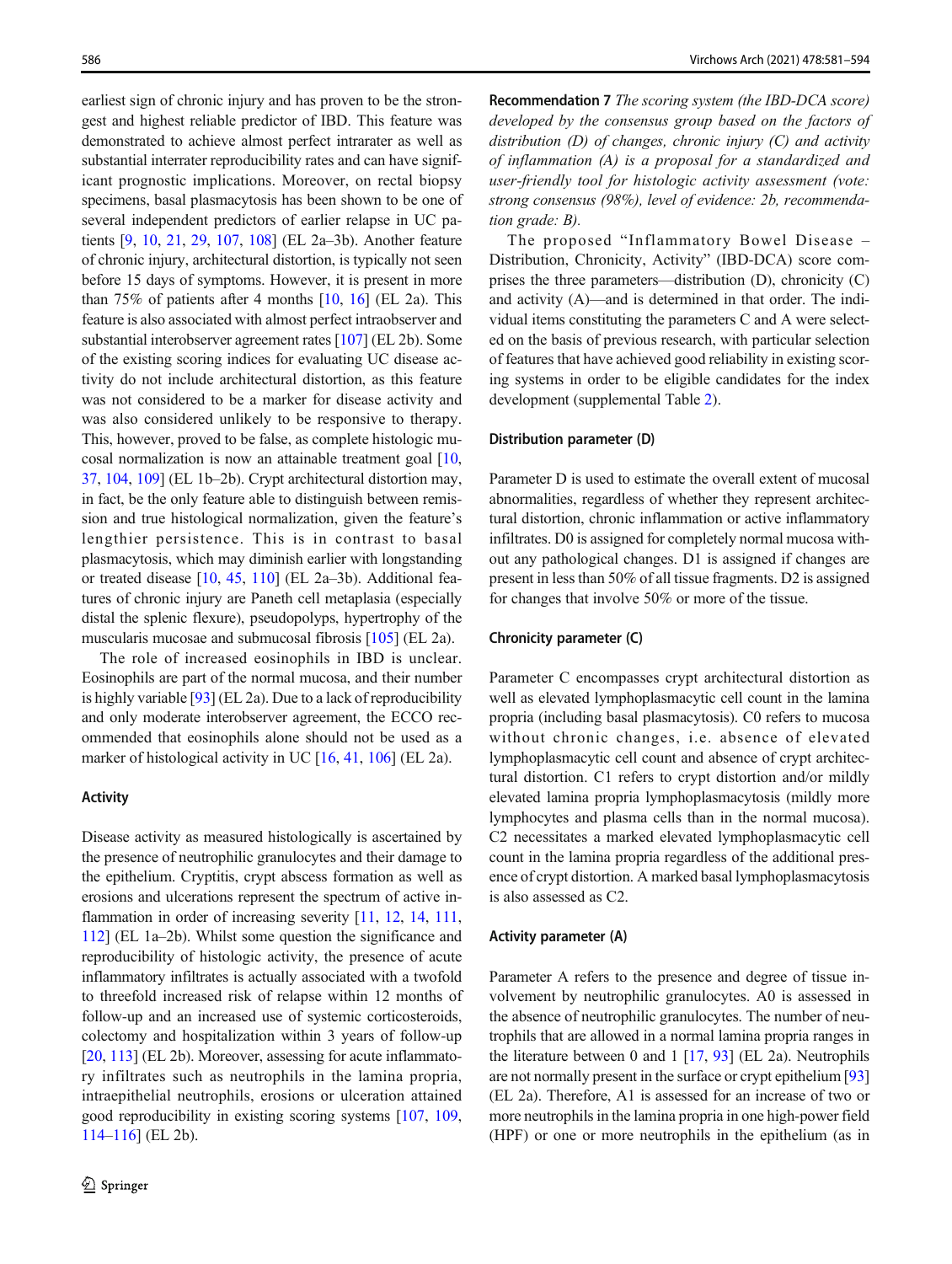<span id="page-6-0"></span>cryptitis or neutrophils in the surface epithelium). To reach the intestinal lumen, neutrophils must first exit the blood vessels, migrate across the lamina propria and finally cross the epithelial barrier in that order [\[77](#page-11-0)] (EL 2a). Therefore, A2 is assigned in the presence of crypt abscesses, erosion or ulceration as they have breaks of the mucosal barrier in common.

A validation of the IBD-DCA score was performed after the meeting (Lang-Schwarz et al., submitted).

Figure 1 shows the proposed algorithmic assessment of the IBD-DCA score.

Recommendation 8 The pathology report can include routine text as well as the IBD-DCA score as qualitative and quantitative information for clinicians (vote: consensus (93%), level of evidence: 5, recommendation grade: D).

Evidence and decision The IBD-DCA score is not intended to replace the pathologist's individual text reports, but it can act as an additional tool to summarize histologic activity qualitatively and quantitatively. Clinicians and pathologists in their professional partnerships may already have established means of relaying important patient information with one another through the language of their individual reports. The additional proposed benefit in reporting the IBD-DCA score, however, is its facilitation in disease monitoring, given that each parameter can be quickly and easily compared to previous findings during a patient's follow-up.

Example reports:

- Ulcerative proctitis, marked activity; IBD-DCA score: D2, C2, A2
- Ulcerative proctitis, remission; IBD-DCA score: D1, C1, A0



Fig. 1 Proposed stepwise algorithmic assessment of the ID-DCA score submitted).

– Ulcerative proctitis, histologic mucosal healing; IBD-DCA-score: D0, C0, A0

Recommendation 9 Activity scoring is ideally performed for every container separately (vote: consensus (83%), level of evidence: 1b–3b, recommendation grade: C).

Evidence and decision Scoring each site separately may help distinguish CD from UC diagnostically. A discontinuous and focal pattern of disease involvement is typical for CD, whereas UC classically shows diffuse mucosal inflammation [[4,](#page-8-0) [108\]](#page-12-0) (EL 2a–3b). There is also a known gradient of disease severity that increases from proximal to distal colon in UC, versus the opposite pattern in CD in many cases, which is helpful in distinguishing both entities [[4](#page-8-0)] (EL 2a). Performing the above scoring index for each gastrointestinal biopsy site can, in fact, highlight these distinguishing attributes and support the diagnosis. Secondly, as treatment is able to alter the usual distribution of IBD and therapy response can vary between bowel segments, the participants agreed that activity scoring according to the IBD-DCA score should be performed for each designated site [\[61,](#page-10-0) [66](#page-10-0)–[70\]](#page-10-0) (EL 1b–2b). Nevertheless, effective scoring obviously depends on the endoscopist's sampling, as detailed in statements above. Moreover, scoring and reporting each site if diagnosis and result are exactly the same for every container may not be necessary and a representative single score encompassing those parts could be done in such situations.

– Example: ulcerative pancolitis, markedly active in sigmoid (D2C2A2), mildly active in all other sites (D2C1A1)

Recommendation 10 The IBD-DCA score is appropriate for use in daily routine practice (vote: strong consensus (95%), level of evidence: 5, recommendation grade: D).

Evidence and decision The design of the IBD-DCA score is intended to be simple and user-friendly, with the purpose of emulating the manner in which pathologists intuitively assess samples from low to high power magnification in daily practice. Therefore, it is well suited to be applied to biopsy specimen in daily routine diagnostics as well as clinical trials. It can be applied to biopsies from UC as well as CD patients. However, its significance in CD and also its applicability to the upper GI tract have to be further investigated. The validation of the index has proven its reproducibility, feasibility, construct validity as well as its ability to provide reliable information about response to treatment (Lang-Schwarz et al.,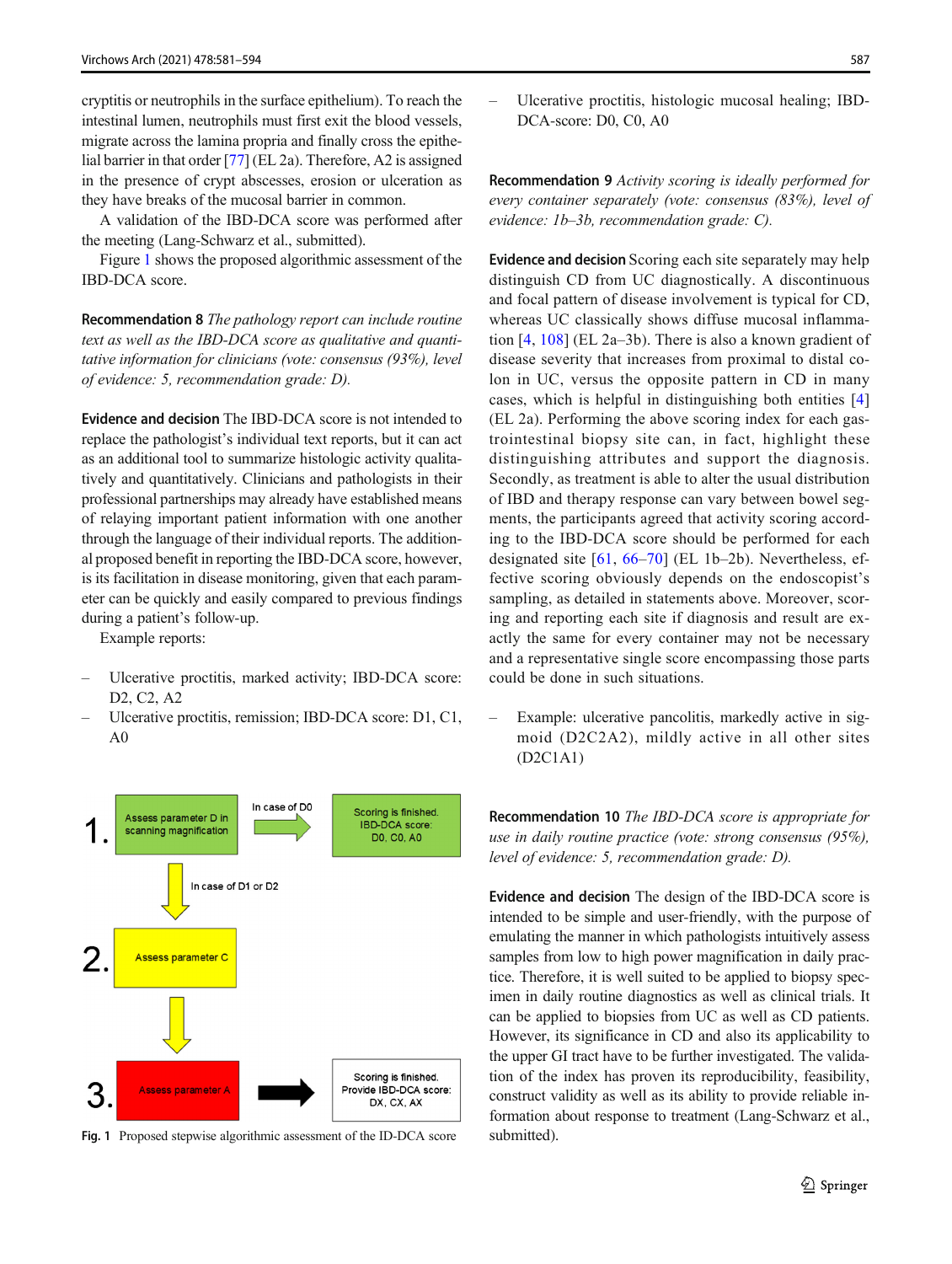### Conclusion and further perspectives

Assessing the presence and degree of disease activity in IBD patients is important for developing optimal therapeutic strategies and timing of follow-up [[117](#page-12-0)–[119](#page-12-0)]. As UC activity scoring warrants both endoscopic and histologic evaluations, there is a need for standardized biopsy procedures and a simple, validated scoring system that can be used globally. Moreover, such a scoring index should be able to discriminate between quiescence and histologic mucosal healing as histologic mucosal healing is emerging as the desired therapeutic goal. Histological mucosal healing is not well defined to date. In their "Histology Position 3.4", the ECCO refers to "return to normal" as the strictest definition of histological remission [\[41\]](#page-9-0). A new key feature of histologic mucosal healing might therefore lie in identifying the absence of crypt architectural distortion, thus distinguishing between quiescent UC (which has architectural distortion) and true histological normalization (which looks like normal colon) [\[10,](#page-8-0) [74](#page-10-0)]. Two recent studies by Christensen et al. [\[37](#page-9-0), [120](#page-12-0)] suggest that histologic normalization differs clinically from histologic quiescence by being independently associated with increased relapse-free survival in UC and CD, reduced medication escalation and reduced corticosteroid use [[37,](#page-9-0) [120\]](#page-12-0). To date, many different scoring systems exist for assessing histologic activity in UC and CD. The Cochrane Collaboration recently reviewed 14 different histologic scoring systems for CD as well as 30 indices for UC by highlighting their different advantages and disadvantages [\[39](#page-9-0), [40](#page-9-0)]. Some of the systems are simple, whilst others are very detailed. For UC, the Nancy Histological Index (NHI) and the Robarts Histopathology Index (RHI) have undergone the most validation, even if the feasibility of these indices has not been assessed [\[109,](#page-12-0) [114](#page-12-0)]. Therefore, the ECCO recommended recently the use of both indices for randomized control trials in ulcerative colitis and the use of the NHI for observational studies or in clinical practice [[41](#page-9-0)].

However, neither the NHI nor the RHI includes architectural features, which means that they cannot distinguish between histologic quiescent disease (in which crypt architectural distortion is often the only visible feature) and histological complete normal mucosa. As for CD, the existing indices have yet to be validated and none of them is recommended for use to date.

In order to address such issues, the International Consensus Conference on IBD Activity Scoring assented on the above statements with the goal of maximizing diagnostic information from biopsies as relevant in the modern era of IBD therapy and of optimizing communication between clinicians and pathologists to enhance patient care. The statements are in line with published recommendations from internationally recognized organizations such as ECCO, the BSG, the ACG, the ASGE and the WGO, and they are intended to consolidate the factors most relevant to patient care and raise awareness

regarding the need for these clinically relevant matters to be applied more consistently in daily practice. The group agreed on ten statements which received a high level of agreement. Since the participants represented centres from different countries worldwide, this agreement suggests notable international recognition on the topics considered.

Additionally, we present the IBD-DCA score, a proposal for an international, consensus-approved histologic activity scoring index, intended for use in routine practice and clinical trials. The scoring index is able to distinguish between quiescence and true histological mucosal healing. Furthermore, it includes a statement on the quantity as well as the quality of inflammatory changes. Apart from normal, grading of chronicity and activity is reported in a two-tiered fashion in the IBD-DCA score, distinguishing only between low- and highlevel inflammatory changes. The terms "low-" and "highgrade" are, however, intentionally omitted to avoid confusion as these terms are traditionally used for dysplasia. The simplicity of the index makes it likely to be used by pathologists and also to be accepted by the clinicians. It should be applicable for UC and may also be applicable for CD in both the upper and lower GI tract. Noteworthy that the index may be used for patients with proven IBD during follow-up to assess changes over time. However, the main limitation of this study is the fact that the proposed index has not been tested prospectively so far. Validation by an independent research group is clearly necessary. Also, its use in CD needs further validation studies, due to the potential limitations of histologic activity scoring in the discontinuous disease involvement inherent in the nature of CD.

Supplementary Information The online version contains supplementary material available at [https://doi.org/10.1007/s00428-020-02982-7.](https://doi.org/10.1007/s00428-020-02982-7)

Authors' contributions Organization of the meeting and steering committee: Michael Vieth, Arndt Hartmann and Markus F. Neurath. Writing and editing: Corinna Lang-Schwarz and Maria Westerhoff.

This paper is a joint expert consensus activity. Hence, all authors participated sufficiently, intellectually and practically in this work. All authors contributed to the critical review and revision of each draft of the manuscript and approved the final version for submission.

Funding Open Access funding enabled and organized by Projekt DEAL.

Data availability Data and material (as far as not published) are available on demand via e-mail at vieth.lk-pathol@uni-bayreuth.de.

#### Compliance with ethical standards

Competing interests Michael Vieth reports lecture fees from Falk, Shire, Lilly, Malesci, Pentax, Olympus and AstraZeneca.

Raja Atreya has served as a speaker, or consultant, or received research grants from AbbVie, Biogen, Boehringer Ingelheim, Celgene, Celltrion, Dr. Falk Pharma, Ferring, InDex Pharmaceuticals, Janssen-Cilag, MSD Sharp & Dome, Pfizer, Roche Pharma, Samsung Bioepis and Takeda.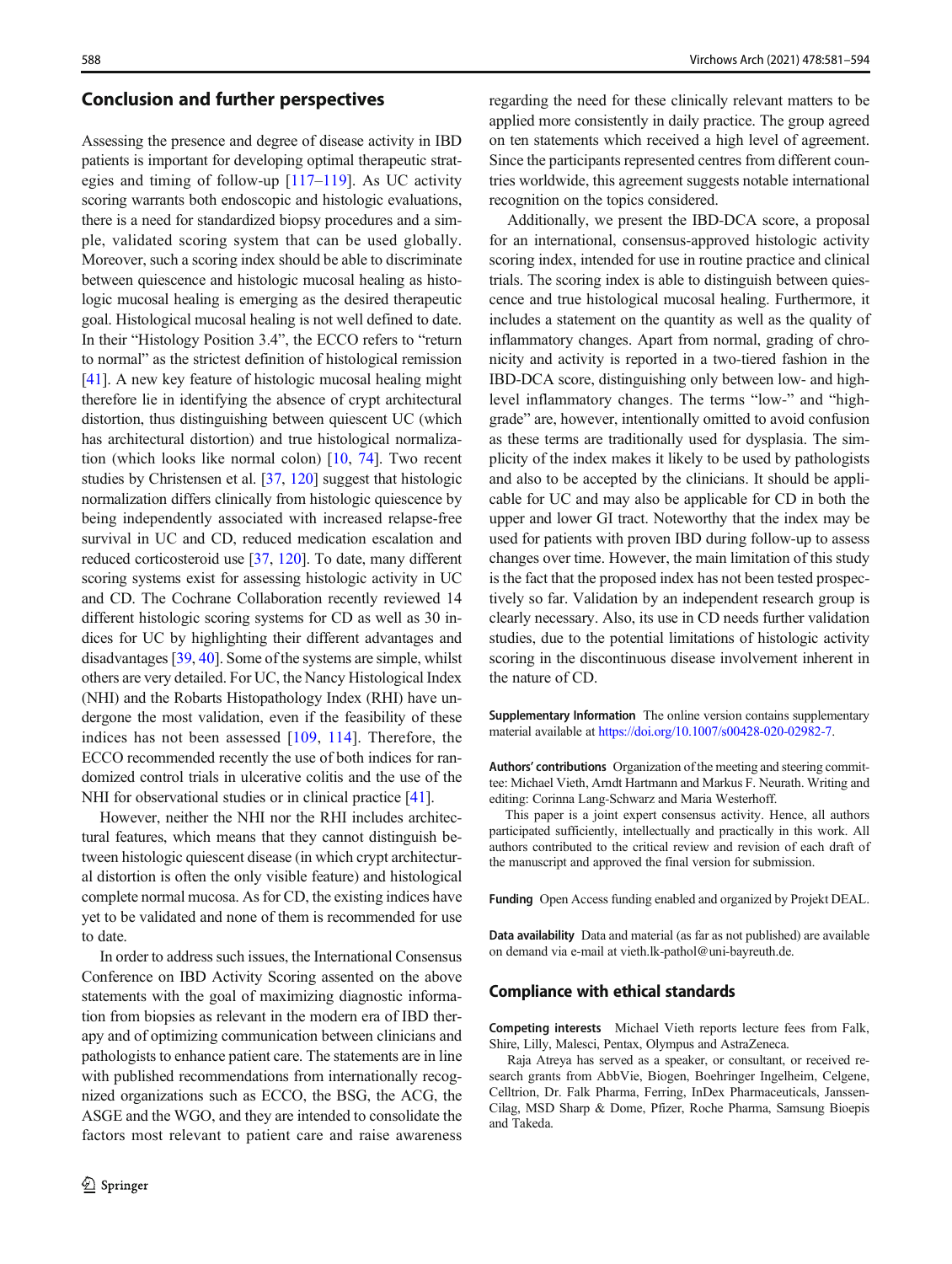Gregory Y. Lauwers is a consultant for Alimentiv.

<span id="page-8-0"></span>Vincenco Villanacci, Corinna Lang-Schwarz, Kieran Sheahan, Alessandro Lugli, Carlos A. Rubio, Maria Westerhoff, Nikolaus Gassler, Kateřina Kamarádová, Jean-François Fléjou, Timo Rath, Fulvia Ferrazzi, Miriam Angeloni, Abbas Agaimy, Arndt Hartmann, Anja A. Kühl, Heike I. Grabsch, Iris Nagtegaal, Markus F. Neurath, Georg Oberhuber, Christoph Becker, Robert Riddell, Silvio Danese and Herbert Tilg declare that they have no competing interests.

Ethical approval Ethical approval was obtained from the ethics committee of Friedrich-Alexander University, Erlangen-Nuremberg, Germany, for validation of the IBD-DCA score (study number: 175\_20 Bc).

Consent to participate All authors consented to participate.

Consent for publication All authors proved the final version for submission.

#### Code availability None

Open Access This article is licensed under a Creative Commons Attribution 4.0 International License, which permits use, sharing, adaptation, distribution and reproduction in any medium or format, as long as you give appropriate credit to the original author(s) and the source, provide a link to the Creative Commons licence, and indicate if changes were made. The images or other third party material in this article are included in the article's Creative Commons licence, unless indicated otherwise in a credit line to the material. If material is not included in the article's Creative Commons licence and your intended use is not permitted by statutory regulation or exceeds the permitted use, you will need to obtain permission directly from the copyright holder. To view a copy of this licence, visit [http://creativecommons.org/licenses/by/4.0/.](https://doi.org/)

## References

- 1. GBD 2017 Inflammatory Bowel Disease Collaborators (2020) The global, regional, and national burden of inflammatory bowel disease in 195 countries and territories, 1990-2017: a systematic analysis for the Global Burden of Disease Study 2017. Lancet Gastroenterol Hepatol 5:17–30. [https://doi.org/10.1016/S2468-](https://doi.org/10.1016/S2468-1253(19)30333-4) [1253\(19\)30333-4](https://doi.org/10.1016/S2468-1253(19)30333-4)
- 2. Kucharzik A, Dignass AU, Atreya R et al (2018) Updated S3- Guideline colitis ulcerosa. German Society for Digestive and Metabolic Diseases (DGVS) - AWMF Registry 021/009. Z Gastroenterol 56:1087–1169
- 3. Allison MC, Hamilton-Dutoit SJ, Dhillon AP et al (1987) The value of rectal biopsy in distinguishing self-limited colitis from early inflammatory bowel disease. Q J Med 65:985–995
- 4. Bentley E, Jenkins D, Campbell F, Warren B (2002) How could pathologists improve the initial diagnosis of colitis? Evidence from an international workshop. J Clin Pathol 55:955–960. <https://doi.org/10.1136/jcp.55.12.955>
- 5. Dejaco C, Oesterreicher C, Angelberger S, Püspök A, Birner P, Poetzi R, Gangl A, Oberhuber G (2003) Diagnosing colitis: a prospective study on essential parameters for reaching a diagnosis. Endoscopy 35:1004–1008. <https://doi.org/10.1055/s-2003-44593>
- 6. Dube AK, Cross SS, Lobo AJ (1998) Audit of the histopathological diagnosis of non-neoplastic colorectal biopsies: achievable standards for the diagnosis of inflammatory bowel disease. J Clin Pathol 51:378–381. <https://doi.org/10.1136/jcp.51.5.378>
- 7. Dundas SA, Dutton J, Skipworth P (1997) Reliability of rectal biopsy in distinguishing between chronic inflammatory bowel

disease and acute self-limiting colitis. Histopathology 31:60–66. <https://doi.org/10.1046/j.1365-2559.1997.5810818.x>

- 8. Jenkins D, Balsitis M, Gallivan S, Dixon MF, Gilmour HM, Shepherd NA, Theodossi A, Williams GT (1997) Guidelines for the initial biopsy diagnosis of suspected chronic idiopathic inflammatory bowel disease. The British Society of Gastroenterology Initiative. J Clin Pathol 50:93–105
- 9. Nostrant TT, Kumar NB, Appelman HD (1987) Histopathology differentiates acute self-limited colitis from ulcerative colitis. Gastroenterology 92:318–328. [https://doi.org/10.1016/0016-](https://doi.org/10.1016/0016-5085(87)90124-7) [5085\(87\)90124-7](https://doi.org/10.1016/0016-5085(87)90124-7)
- 10. Schumacher G, Kollberg B, Sandstedt B (1994) A prospective study of first attacks of inflammatory bowel disease and infectious colitis. Histologic course during the 1st year after presentation. Scand J Gastroenterol 29:318–332. [https://doi.org/10.3109/](https://doi.org/10.3109/00365529309098313) [00365529309098313](https://doi.org/10.3109/00365529309098313)
- 11. Seldenrijk CA, Morson BC, Meuwissen SG, Schipper NW, Lindeman J, Meijer CJ (1991) Histopathological evaluation of colonic mucosal biopsy specimens in chronic inflammatory bowel disease: diagnostic implications. Gut 32:1514–1520. [https://doi.](https://doi.org/10.1136/gut.32.12.1514) [org/10.1136/gut.32.12.1514](https://doi.org/10.1136/gut.32.12.1514)
- 12. Surawicz CM, Belic L (1984) Rectal biopsy helps to distinguish acute self-limited colitis from idiopathic inflammatory bowel disease. Gastroenterology 86:104–113
- 13. Tanaka M, Masuda T, Yao T, Saito H, Kusumi T, Nagura H, Kudo H (2001) Observer variation of diagnoses based on simple biopsy criteria differentiating among Crohn s disease, ulcerative colitis, and other forms of colitis. J Gastroenterol Hepatol 16: 1368–1372. <https://doi.org/10.1046/j.1440-1746.2001.02638.x>
- 14. Tanaka M, Riddell RH, Saito H, Soma Y, Hidaka H, Kudo H (1999) Morphologic criteria applicable to biopsy specimens for effective distinction of inflammatory bowel disease from other forms of colitis and of Crohn s disease from ulcerative colitis. Scand J Gastroenterol 34:55–67. [https://doi.org/10.1080/](https://doi.org/10.1080/00365529950172844) [00365529950172844](https://doi.org/10.1080/00365529950172844)
- 15. Tanaka M, Saito H, Fukuda S, Sasaki Y, Munakata A, Kudo H (2000) Simple mucosal biopsy criteria differentiating among Crohn disease, ulcerative colitis, and other forms of colitis: measurement of validity. Scand J Gastroenterol 35:281–286. [https://](https://doi.org/10.1080/003655200750024155) [doi.org/10.1080/003655200750024155](https://doi.org/10.1080/003655200750024155)
- 16. Theodossi A, Spiegelhalter DJ, Jass J, Firth J, Dixon M, Leader M, Levison DA, Lindley R, Filipe I, Price A (1994) Observer variation and discriminatory value of biopsy features in inflammatory bowel disease. Gut 35:961–968. [https://doi.org/10.1136/gut.35.7.](https://doi.org/10.1136/gut.35.7.961) [961](https://doi.org/10.1136/gut.35.7.961)
- 17. Langner C, Magro F, Driessen A, Ensari A, Mantzaris GJ, Villanacci V, Becheanu G, Borralho Nunes P, Cathomas G, Fries W, Jouret-Mourin A, Mescoli C, de Petris G, Rubio CA, Shepherd NA, Vieth M, Eliakim R, Geboes K (2014) The histopathological approach to inflammatory bowel disease: a practice guide. Virchows Arch 464(5):511–527. [https://doi.org/10.1007/](https://doi.org/10.1007/s00428-014-1543-4) [s00428-014-1543-4](https://doi.org/10.1007/s00428-014-1543-4)
- 18. Lichtenstein GR, Loftus EV, Isaacs KL, Regueiro MD, Gerson LB, Sands BE (2018) ACG clinical guideline: management of Crohn's disease in adults. Am J Gastroenterol 113:481–517. <https://doi.org/10.1038/ajg.2018.27>
- 19. Rubin DT, Ananthakrishnan AN, Siegel CA, Sauer BG, Long MD (2019) ACG clinical guideline: ulcerative colitis in adults. Am J Gastroenterol 114:384–413. [https://doi.org/10.14309/ajg.](https://doi.org/10.14309/ajg.0000000000000152) [0000000000000152](https://doi.org/10.14309/ajg.0000000000000152)
- Riley SA, Mani V, Goodman MJ, Dutt S, Herd ME (1991) Microscopic activity in ulcerative colitis: what does it mean? Gut 32:174–178. <https://doi.org/10.1136/gut.32.2.174>
- 21. Bitton A, Peppercorn MA, Antonioli DA, Niles JL, Shah S, Bousvaros A, Ransil B, Wild G, Cohen A, Deb Edwardes MD, Stevens AC (2001) Clinical, biological, and histologic parameters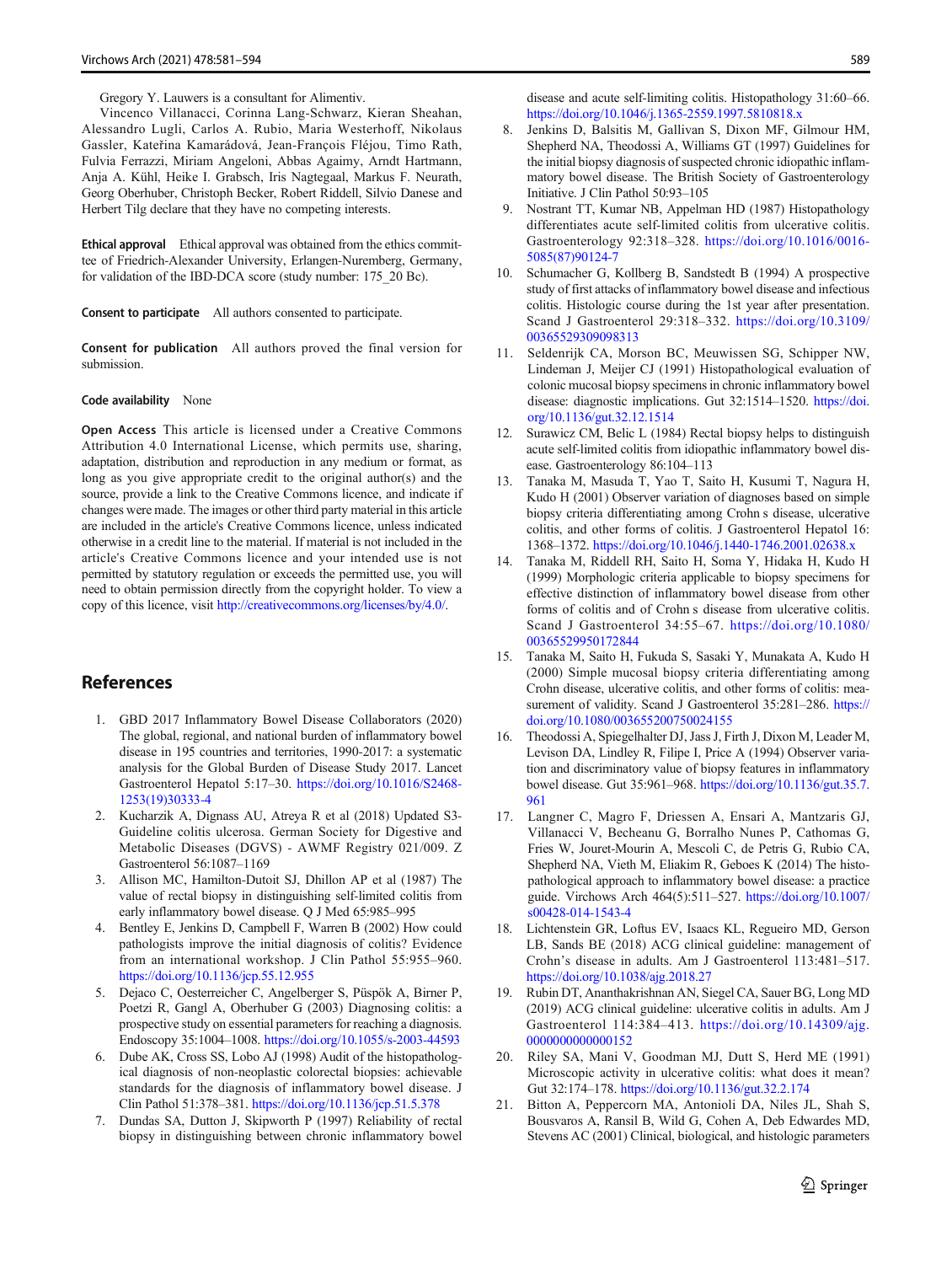<span id="page-9-0"></span>as predictors of relapse in ulcerative colitis. Gastroenterology 120: 13–20. <https://doi.org/10.1053/gast.2001.20912>

- 22. Neurath MF, Travis SP (2012) Mucosal healing in inflammatory bowel diseases: a systematic review. Gut 61:1619–1635. [https://](https://doi.org/10.1136/gutjnl-2012-302830) [doi.org/10.1136/gutjnl-2012-302830](https://doi.org/10.1136/gutjnl-2012-302830)
- 23. Truelove SC, Richards WC (1956) Biopsy studies in ulcerative colitis. Br Med J 1:1315–1318. [https://doi.org/10.1136/bmj.1.](https://doi.org/10.1136/bmj.1.4979.1315) [4979.1315](https://doi.org/10.1136/bmj.1.4979.1315)
- 24. Frøslie KF, Jahnsen J, Moum BA, Vatn MH (2007) Mucosal healing in inflammatory bowel disease: results from a Norwegian population-based cohort. Gastroenterology 133:412– 422. <https://doi.org/10.1053/j.gastro.2007.05.051>
- 25. Colombel JF, Rutgeerts P, Reinisch W, Esser D, Wang Y, Lang Y, Marano CW, Strauss R, Oddens BJ, Feagan BG, Hanauer SB, Lichtenstein GR, Present D, Sands BE, Sandborn WJ (2011) Early mucosal healing with infliximab is associated with improved long-term clinical outcomes in ulcerative colitis. Gastroenterology 141:1194–1201. [https://doi.org/10.1053/j.](https://doi.org/10.1053/j.gastro.2011.06.054) [gastro.2011.06.054](https://doi.org/10.1053/j.gastro.2011.06.054)
- 26. Sandborn WJ, Rutgeerts P, Feagan BG, Reinisch W, Olson A, Johanns J, Lu J, Horgan K, Rachmilewitz D, Hanauer SB, Lichtenstein GR, de Villiers WJS, Present D, Sands BE, Colombel JF (2009) Colectomy rate comparison after treatment of ulcerative colitis with placebo or infliximab. Gastroenterology 137:1250–1260. <https://doi.org/10.1053/j.gastro.2009.06.061>
- 27. Feagan BG, Reinisch W, Rutgeerts P, Sandborn WJ, Yan S, Eisenberg D, Bala M, Johanns J, Olson A, Hanauer SB (2007) The effects of infliximab therapy on health-related quality of life in ulcerative colitis patients. Am J Gastroenterol 102:794–802. <https://doi.org/10.1111/j.1572-0241.2007.01094.x>
- 28. Peyrin-Biroulet L, Sandborn W, Sands BE, Reinisch W, Bemelman W, Bryant RV, D Haens G, Dotan I, Dubinsky M, Feagan B, Fiorino G, Gearry R, Krishnareddy S, Lakatos PL, Loftus EV Jr, Marteau P, Munkholm P, Murdoch TB, Ordás I, Panaccione R, Riddell RH, Ruel J, Rubin DT, Samaan M, Siegel CA, Silverberg MS, Stoker J, Schreiber S, Travis S, van Assche G, Danese S, Panes J, Bouguen G, O Donnell S, Pariente B, Winer S, Hanauer S, Colombel JF (2015) Selecting Therapeutic Targets in Inflammatory Bowel Disease (STRIDE): determining therapeutic goals for treat-to-target. Am J Gastroenterol 110: 1324–1328. <https://doi.org/10.1038/ajg.2015.233>
- 29. Bessissow T, Lemmens B, Ferrante M, Bisschops R, van Steen K, Geboes K, van Assche G, Vermeire S, Rutgeerts P, de Hertogh G (2012) Prognostic value of serologic and histologic markers on clinical relapse in ulcerative colitis patients with mucosal healing. Am J Gastroenterol 107:1684–1692. [https://doi.org/10.1038/ajg.](https://doi.org/10.1038/ajg.2012.301) [2012.301](https://doi.org/10.1038/ajg.2012.301)
- 30. Park S, Abdi T, Gentry M, Laine L (2016) Histological disease activity as a predictor of clinical relapse among patients with ulcerative colitis: systematic review and meta-analysis. Am J Gastroenterol 111:1692–1701. [https://doi.org/10.1038/ajg.2016.](https://doi.org/10.1038/ajg.2016.418) [418](https://doi.org/10.1038/ajg.2016.418)
- 31. Rubin DT, Huo D, Kinnucan JA, Sedrak MS, McCullom NE, Bunnag AP, Raun–Royer EP, Cohen RD, Hanauer SB, Hart J, Turner JR (2013) Inflammation is an independent risk factor for colonic neoplasia in patients with ulcerative colitis: a case-control study. Clin Gastroenterol Hepatol 11:1601–1608. [https://doi.org/](https://doi.org/10.1016/j.cgh.2013.06.023) [10.1016/j.cgh.2013.06.023](https://doi.org/10.1016/j.cgh.2013.06.023)
- 32. Gupta RB, Harpaz N, Itzkowitz S, Hossain S, Matula S, Kornbluth A, Bodian C, Ullman T (2007) Histologic inflammation is a risk factor for progression to colorectal neoplasia in ulcerative colitis: a cohort study. Gastroenterology 133:1099–1105. [https://doi.org/](https://doi.org/10.1053/j.gastro.2007.08.001) [10.1053/j.gastro.2007.08.001](https://doi.org/10.1053/j.gastro.2007.08.001)
- 33. Hefti MM, Chessin DB, Harpaz NH, Steinhagen RM, Ullman TA (2009) Severity of inflammation as a predictor of colectomy in

 $\mathcal{D}$  Springer

patients with chronic ulcerative colitis. Dis Colon Rectum 52: 193–197. <https://doi.org/10.1007/DCR.0b013e31819ad456>

- 34. Bryant RV, Burger DC, Delo J, Walsh AJ, Thomas S, von Herbay A, Buchel OC, White L, Brain O, Keshav S, Warren BF, Travis SPL (2016) Beyond endoscopic mucosal healing in UC: histological remission better predicts corticosteroid use and hospitalisation over 6 years of follow-up. Gut 65(3):408–414. [https://doi.org/10.](https://doi.org/10.1136/gutjnl-2015-309598) [1136/gutjnl-2015-309598](https://doi.org/10.1136/gutjnl-2015-309598)
- 35. Peyrin-Biroulet L, Bressenot A, Kampman W (2014) Histologic remission: the ultimate therapeutic goal in ulcerative colitis? Clin Gastroenterol Hepatol 12:929–934. [https://doi.org/10.1016/j.cgh.](https://doi.org/10.1016/j.cgh.2013.07.022) [2013.07.022](https://doi.org/10.1016/j.cgh.2013.07.022)
- 36. Feagins LA, Melton SD, Iqbal R, Dunbar KB, Spechler SJ (2013) Clinical implications of histologic abnormalities in colonic biopsy specimens from patients with ulcerative colitis in clinical remission. Inflamm Bowel Dis 18:1477–1482. [https://doi.org/10.1097/](https://doi.org/10.1097/MIB.0b013e318281f4ae) [MIB.0b013e318281f4ae](https://doi.org/10.1097/MIB.0b013e318281f4ae)
- 37. Christensen B, Hanauer SB, Erlich J, Kassim O, Gibson PR, Turner JR, Hart J, Rubin DT (2017) Histologic normalization occurs in ulcerative colitis and is associated with improved clinical outcomes. Clin Gastroenterol Hepatol 15:1557–1564. [https://doi.](https://doi.org/10.1016/j.cgh.2017.02.016) [org/10.1016/j.cgh.2017.02.016](https://doi.org/10.1016/j.cgh.2017.02.016)
- 38. Food and Drug Administration. Ulcerative colitis: clinical trial endpoints guidance for industry. Draft Guidance. Silver Spring, MD: FDA; p. 19. Report No.: 15028dft.doc 07/27/16 UCM515143. Available from: [https://www.fda.gov/regulatory](https://www.fda.gov/regulatory-information/search-fda-guidance-documents/ulcerative-colitis-clinical-trial-endpoints-guidance-industry)[information/search-fda-guidance-documents/ulcerative-colitis](https://www.fda.gov/regulatory-information/search-fda-guidance-documents/ulcerative-colitis-clinical-trial-endpoints-guidance-industry)[clinical-trial-endpoints-guidance-industry.](https://www.fda.gov/regulatory-information/search-fda-guidance-documents/ulcerative-colitis-clinical-trial-endpoints-guidance-industry)
- 39. Novak G, Parker CE, Pai RK, MacDonald JK, Feagan BG, Sandborn WJ, D'Haens G, Jairath V, Khanna R (2017) Histologic scoring indices for evaluation of disease activity in Crohn's disease. Cochrane Database Syst Rev 7:CD012351. <https://doi.org/10.1002/14651858.CD012351.pub2>
- 40. Mosli MH, Parker CE, Nelson SA et al (2017) Histologic scoring indices for evaluation of disease activity in ulcerative colitis. Cochrane Database Syst Rev 5:CD011256. [https://doi.org/10.](https://doi.org/10.1002/14651858.CD011256.pub2) [1002/14651858.CD011256.pub2](https://doi.org/10.1002/14651858.CD011256.pub2)
- 41. Magro F, Doherty G, Peyrin-Biroulet L et al (2020) ECCO position paper: harmonization of the approach to ulcerative colitis histopathology. J Crohns Colitis 14(11):1503-1511. [https://doi.](https://doi.org/10.1093/ecco-jcc/jjaa110) [org/10.1093/ecco-jcc/jjaa110](https://doi.org/10.1093/ecco-jcc/jjaa110) [Published Online ahead of print]
- 42. Likert R (1932) A technique for the measurement of attitudes. In: Archives of Psychology 22(140):55
- 43. Gomollón F, Dignass A, Annese V, Tilg H, van Assche G, Lindsay JO, Peyrin-Biroulet L, Cullen GJ, Daperno M, Kucharzik T, Rieder F, Almer S, Armuzzi A, Harbord M, Langhorst J, Sans M, Chowers Y, Fiorino G, Juillerat P, Mantzaris GJ, Rizzello F, Vavricka S, Gionchetti P, on behalf of ECCO (2017) 3rd European Evidence-based Consensus on the Diagnosis and Management of Crohn's Disease 2016: part 1: diagnosis and medical management. J Crohns Colitis 11:3–25. <https://doi.org/10.1093/ecco-jcc/jjw168>
- 44. Feakins RM (2013) Inflammatory bowel disease biopsies: updated British Society of Gastroenterology reporting guidelines. J Clin Pathol 66:1–22. <https://doi.org/10.1136/jclinpath-2013-201885>
- 45. Stange EF, Travis SPL, Vermeire S, Reinisch W, Geboes K, Barakauskiene A, Feakins R, Fléjou JF, Herfarth H, Hommes DW, Kupcinskas L, Lakatos PL, Mantzaris GJ, Schreiber S, Villanacci V, Warren BF, European Crohn's and Colitis Organisation (ECCO) (2008) European evidence-based consensus on the diagnosis and management of ulcerative colitis: definitions and diagnosis. J Crohns Colitis 2:1–23. [https://doi.org/10.1016/j.](https://doi.org/10.1016/j.crohns.2007.11.001) [crohns.2007.11.001](https://doi.org/10.1016/j.crohns.2007.11.001)
- 46. Stange EF, Travis SPL, Vermeire S, Beglinger C, Kupcinkas L, Geboes K, Barakauskiene A, Villanacci V, von Herbay A, Warren BF, Gasche C, Tilg H, Schreiber SW, Schölmerich J, Reinisch W,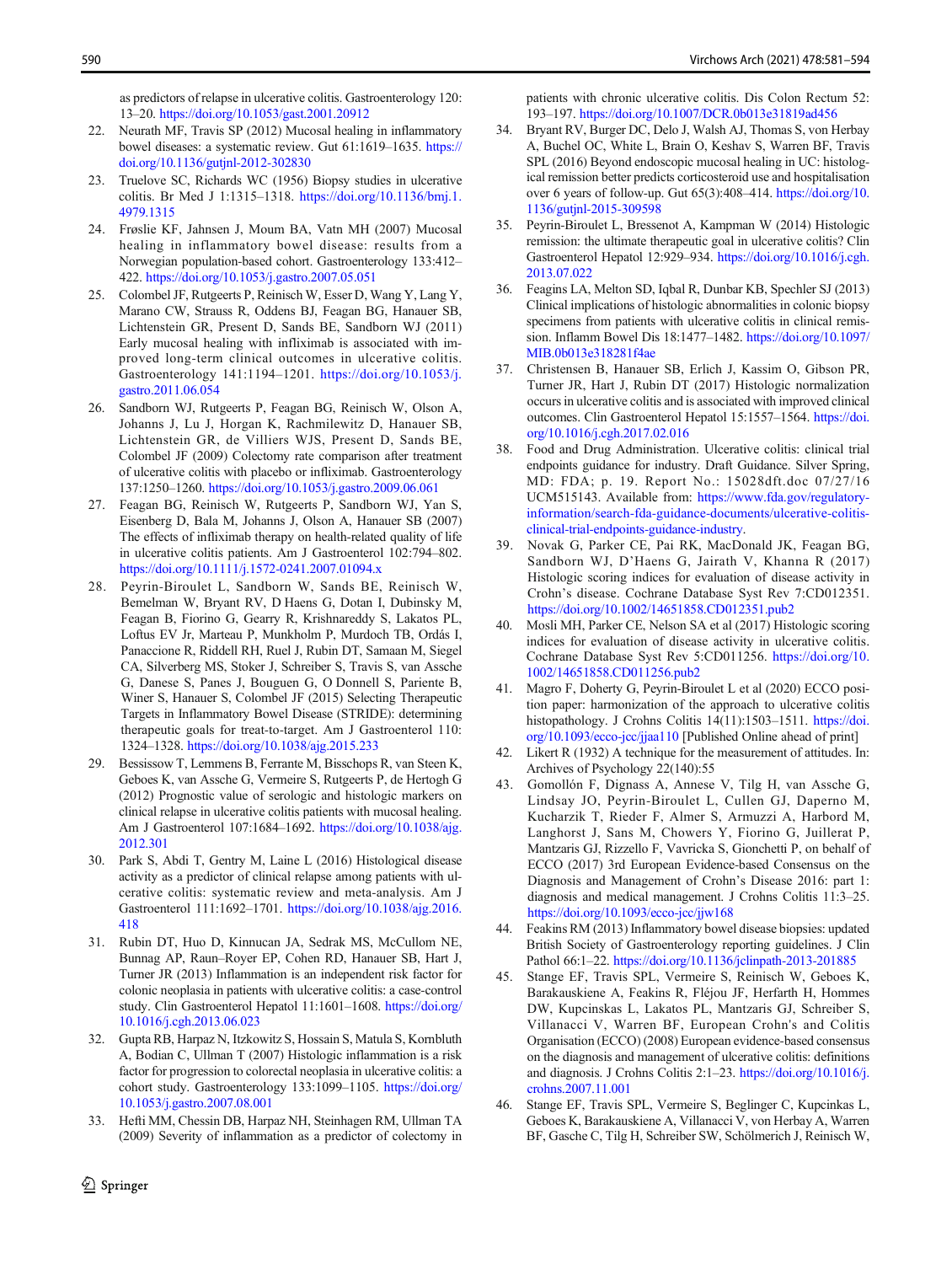<span id="page-10-0"></span>European Crohn's and Colitis Organisation (2006) European evidence based consensus on the diagnosis and management of Crohn's disease: definitions and diagnosis. Gut 55(suppl 1):1– 15. <https://doi.org/10.1136/gut.2005.081950a>

- 47. Bernstein C, Eliakim A, Fedail S, Fried M, Gearry R, Goh KL, Hamid S, Khan AG, Khalif I, Ng SC, Ouyang Q, Rey JF, Sood A, Steinwurz F, Watermeyer G, LeMair A, Review Team (2015) World Gastroenterology Organisation Global Guidelines Inflammatory Bowel Disease: update August 2015. J Clin Gastroenterol 50(10):803–818. [https://doi.org/10.1097/MCG.](https://doi.org/10.1097/MCG.0000000000000660) [0000000000000660](https://doi.org/10.1097/MCG.0000000000000660)
- 48. Magro F, Langner C, Driessen A, Ensari A, Geboes K, Mantzaris GJ, Villanacci V, Becheanu G, Borralho Nunes P, Cathomas G, Fries W, Jouret-Mourin A, Mescoli C, de Petris G, Rubio CA, Shepherd NA, Vieth M, Eliakim R, European Society of Pathology (ESP), European Crohn's and Colitis Organisation (ECCO) (2013) European consensus on the histopathology of inflammatory bowel disease. J Crohns Colitis 7:827–851. [https://](https://doi.org/10.1016/j.crohns.2013.06.001) [doi.org/10.1016/j.crohns.2013.06.001](https://doi.org/10.1016/j.crohns.2013.06.001)
- 49. Dignass A, Eliakim R, Magro F, Maaser C, Chowers Y, Geboes K, Mantzaris G, Reinisch W, Colombel JF, Vermeire S, Travis S, Lindsay JO, van Assche G (2012) Second European evidencebased consensus on the diagnosis and management of ulcerative colitis. Part 1: definitions and diagnosis. J Crohns Colitis 6(10): 965–990. <https://doi.org/10.1016/j.crohns.2012.09.003>
- 50. Lamb CA, Kennedy NA, Raine T, Hendy PA, Smith PJ, Limdi JK, Hayee B'H, Lomer MCE, Parkes GC, Selinger C, Barrett KJ, Davies RJ, Bennett C, Gittens S, Dunlop MG, Faiz O, Fraser A, Garrick V, Johnston PD, Parkes M, Sanderson J, Terry H, IBD guidelines eDelphi consensus group, Gaya DR, Iqbal TH, Taylor SA, Smith M, Brookes M, Hansen R, Hawthorne AB (2019) British Society of Gastroenterology consensus guidelines on the management of inflammatory bowel disease in adults. Gut 68(Suppl 3):s1–s106. <https://doi.org/10.1136/gutjnl-2019-318484>
- 51. Sharaf RN, Shergill AK, Odze RD et al (2013) Endoscopic mucosal tissue sampling. Gastrointest Endosc 78(2):216–224. [https://](https://doi.org/10.1016/j.gie.2013.04.167) [doi.org/10.1016/j.gie.2013.04.167](https://doi.org/10.1016/j.gie.2013.04.167)
- 52. OCEBM Levels of Evidence Working Group. The Oxford 2011 Levels of Evidence. Oxford Centre for Evidence-Based Medicine. [http://www.cebm.net/index.aspx?o=565.](http://www.cebm.net/index.aspx?o=565)
- 53. Annese V, Daperno M, Rutter MD, Amiot A, Bossuyt P, East J, Ferrante M, Götz M, Katsanos KH, Kießlich R, Ordás I, Repici A, Rosa B, Sebastian S, Kucharzik T, Eliakim R, European Crohn's and Colitis Organisation (2013) European evidence based consensus for endoscopy in inflammatory bowel disease. J Crohns Colitis 7:982–1018. <https://doi.org/10.1016/j.crohns.2013.09.016>
- 54. Carter MJ, Lobo AJ, Travis SP (2004) IBD Section, British Society of Gastroenterology. Guidelines for the management of inflammatory bowel disease in adults. Gut 53(Suppl 5):1–16. <https://doi.org/10.1136/gut.2004.043372>
- 55. Feakins RM, Campbell F, Mears L et al (2009) Tissue pathways for gastrointestinal and hepatopancreatobiliary pathology. Royal College of Pathologists, London
- 56. Carbonnel F, Lavergne A, Lemann M et al (1994) Colonoscopy of acute colitis. A safe and reliable tool for assessment of severity. Dig Dis Sci 39:1550–1557. <https://doi.org/10.1007/BF02088063>
- 57. Washington K, Greenson JK, Montgomery E, Shyr Y, Crissinger KD, Polk DB, Barnard J, Lauwers GY (2002) Histopathology of ulcerative colitis in initial rectal biopsy in children. Am J Surg Pathol 26:1441–1449. [https://doi.org/10.1097/00000478-](https://doi.org/10.1097/00000478-200211000-00006) [200211000-00006](https://doi.org/10.1097/00000478-200211000-00006)
- 58. Coremans G, Rutgeerts P, Geboes K, van den Oord J, Ponette E, Vantrappen G (1984) The value of ileoscopy with biopsy in the diagnosis of intestinal Crohn's disease. Gastrointest Endosc 30: 167–172. [https://doi.org/10.1016/s0016-5107\(84\)72358-3](https://doi.org/10.1016/s0016-5107(84)72358-3)
- 59. Alemayehu G, Jarnerot G (1991) Colonoscopy during an attack of severe ulcerative colitis is a safe procedure and of great value in clinical decision making. Am J Gastroenterol 86:187–190
- 60. Kleer CG, Appelman HD (1998) Ulcerative colitis: patterns of involvement in colorectal biopsies and changes with time. Am J Surg Pathol 22:983–989. [https://doi.org/10.1097/00000478-](https://doi.org/10.1097/00000478-199808000-00008) [199808000-00008](https://doi.org/10.1097/00000478-199808000-00008)
- 61. Mutinga ML, Odze RD, Wang HH, Hornick JL, Farraye FA (2004) The clinical significance of right-sided colonic inflammation in patients with left-sided chronic ulcerative colitis. Inflamm Bowel Dis 10:215–219. [https://doi.org/10.1097/00054725-](https://doi.org/10.1097/00054725-200405000-00006) [200405000-00006](https://doi.org/10.1097/00054725-200405000-00006)
- 62. Scott IS, Sheaff M, Coumbe A, Feakins RM, Rampton DS (1998) Appendiceal inflammation in ulcerative colitis. Histopathology 33:168–173. <https://doi.org/10.1046/j.1365-2559.1998.00477.x>
- 63. Odze R (2003) Diagnostic problems and advances in inflammatory bowel disease. Mod Pathol 16:347–358. [https://doi.org/10.](https://doi.org/10.1097/01.MP.0000064746.82024.D1) [1097/01.MP.0000064746.82024.D1](https://doi.org/10.1097/01.MP.0000064746.82024.D1)
- 64. D'Haens G, Geboes K, Peeters M et al (1997) Patchy cecal inflammation associated with distal ulcerative colitis: a prospective endoscopic study. Am J Gastroenterol 92:1275–1279
- 65. Kroft SH, Stryker SJ, Rao MS (1994) Appendiceal involvement as a skip lesion in ulcerative colitis. Mod Pathol 7:912–914
- 66. Bernstein CN, Shanahan F, Anton PA, Weinstein WM (1995) Patchiness of mucosal inflammation in treated ulcerative colitis: a prospective study. Gastrointest Endosc 42:232–237. [https://doi.](https://doi.org/10.1016/s0016-5107(95)70097-8) [org/10.1016/s0016-5107\(95\)70097-8](https://doi.org/10.1016/s0016-5107(95)70097-8)
- 67. Geboes K (2001) Pathology of inflammatory bowel diseases (IBD): variability with time and treatment. Color Dis 3:2–12. <https://doi.org/10.1046/j.1463-1318.2001.00187.x>
- 68. Markowitz J, Kahn E, Grancher K, Hyams J, Treem W, Daum F (1993) Atypical rectosigmoid histology in children with newly diagnosed ulcerative colitis. Am J Gastroenterol 88:2034–2037
- 69. Robert ME, Tang L, Hao LM, Reyes-Mugica M (2004) Patterns of inflammation in mucosal biopsies of ulcerative colitis: perceived differences in pediatric populations are limited to children younger than 10 years. Am J Surg Pathol 28:183-189. [https://doi.](https://doi.org/10.1097/00000478-200402000-00005) [org/10.1097/00000478-200402000-00005](https://doi.org/10.1097/00000478-200402000-00005)
- 70. Tanaka M, Riddell RH (1990) The pathological diagnosis and differential diagnosis of Crohn's disease. Hepatogastroenterology 37:18–31
- 71. Marshall JK, Thabane M, Steinhart AH, Newman JR, Anand A, Irvine EJ, Cochrane IBD Group (2010) Rectal 5-aminosalicylic acid for induction of remission in ulcerative colitis. Cochrane Database Syst Rev 20:CD004115. [https://doi.org/10.1002/](https://doi.org/10.1002/14651858.CD004115.pub2) [14651858.CD004115.pub2](https://doi.org/10.1002/14651858.CD004115.pub2)
- 72. Lie MR, Kanis SL, Hansen BE et al (2014) Drug therapies for ulcerative proctitis: systematic review and meta-analysis. Inflamm Bowel Dis 20:2157–2178. [https://doi.org/10.1097/MIB.](https://doi.org/10.1097/MIB.0000000000000141) [0000000000000141](https://doi.org/10.1097/MIB.0000000000000141)
- 73. Cohen RD, Dalal SR (2015) Systematic review: Rectal therapies for the treatment of distal forms of ulcerative colitis. Inflamm Bowel Dis 21:1719–1736. [https://doi.org/10.1097/MIB.](https://doi.org/10.1097/MIB.0000000000000379) [0000000000000379](https://doi.org/10.1097/MIB.0000000000000379)
- 74. Geboes K, Dalle I (2002) Influence of treatment on morphological features of mucosal inflammation. Gut 50:iii37–iii42. [https://doi.](https://doi.org/10.1136/gut.50.suppl_3.iii37) [org/10.1136/gut.50.suppl\\_3.iii37](https://doi.org/10.1136/gut.50.suppl_3.iii37)
- 75. Mosli MH, Feagan BG, Sandborn WJ, D Haens G, Behling C, Kaplan K, Driman DK, Shackelton LM, Baker KA, MacDonald JK, Vandervoort MK, Geboes K, Levesque BG (2014) Histologic evaluation of ulcerative colitis: a systematic review of disease activity indices. Inflamm Bowel Dis 20(3):564–575. [https://doi.](https://doi.org/10.1097/01.MIB.0000437986.00190.71) [org/10.1097/01.MIB.0000437986.00190.71](https://doi.org/10.1097/01.MIB.0000437986.00190.71)
- 76. Odze R, Antonioli D, Peppercorn M, Goldman H (1993) Effect of topical 5-aminosalicylic acid (5-ASA) therapy on rectal mucosal biopsy morphology in chronic ulcerative colitis. Am J Surg Pathol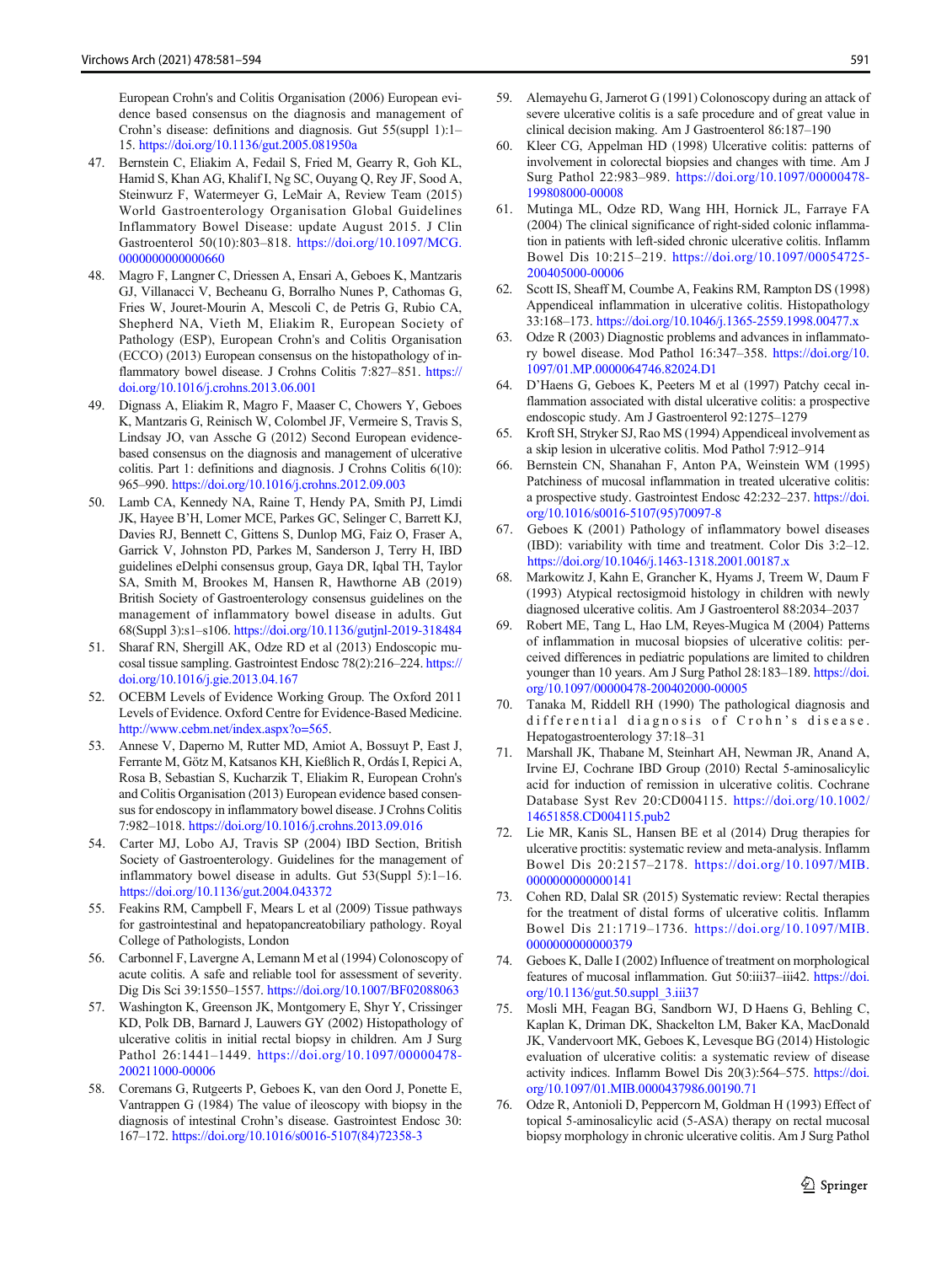<span id="page-11-0"></span>27:869–875. [https://doi.org/10.1097/00000478-199309000-](https://doi.org/10.1097/00000478-199309000-00002) [00002](https://doi.org/10.1097/00000478-199309000-00002)

- 77. Fournier BM, Parkos CA (2012) The role of neutrophils during intestinal inflammation. Mucosal Immunol 5(4):354–366. [https://](https://doi.org/10.1038/mi.2012.24) [doi.org/10.1038/mi.2012.24](https://doi.org/10.1038/mi.2012.24)
- 78. Billioud V, Ford AC, Del Tedesco E et al (2013) Preoperative use of anti-TNF therapy and postoperative complications in inflammatory bowel diseases: a meta-analysis. J Crohn Colitis 7(11): 853–867. <https://doi.org/10.1016/j.crohns.2013.01.014>
- 79. Herfarth H, Tjaden C, Lukas M et al (2006) Adverse events in clinical trials with azathioprine and mesalamine for prevention of postoperative recurrence of Crohn's disease. Gut 55(10):1525– 1526
- 80. D'Haens GR, Vermeire S, Van Assche G et al (2008) Therapy of metronidazole with azathioprine to prevent postoperative recurrence of Crohn's disease: a controlled randomized trial. Gastroenterology 135(4):1123–1129. [https://doi.org/10.1053/j.](https://doi.org/10.1053/j.gastro.2008.07.010) [gastro.2008.07.010](https://doi.org/10.1053/j.gastro.2008.07.010)
- 81. Nos P, Hinojosa J, Aguilera V, Moles JR et al (2000) Azathioprine and 5-ASA in the prevention of postoperative recurrence of Crohn's disease. Gastroenterol Hepatol 23(8):374–378
- 82. Reinisch W, Angelberger S, Petritsch W, Shonova O, Lukas M, Bar-Meir S, Teml A, Schaeffeler E, Schwab M, Dilger K, Greinwald R, Mueller R, Stange EF, Herrlinger KR, on behalf of the International AZT-2 Study Group (2010) Azathioprine versus mesalazine for prevention of postoperative clinical recurrence in patients with Crohn's disease with endoscopic recurrence: efficacy and safety results of a randomised, double-blind, doubledummy, multicentre trial. Gut 59(6):752–759. [https://doi.org/10.](https://doi.org/10.1136/gut.2009.194159) [1136/gut.2009.194159](https://doi.org/10.1136/gut.2009.194159)
- 83. Peyrin-Biroulet L, Deltenre P, Ardizzone S, D'Haens G, Hanauer SB, Herfarth H, Lémann M, Colombel JF (2009) Azathioprine and 6-mercaptopurine for the prevention of postoperative recurrence in Crohn's disease: a meta-analysis. Am J Gastroenterol 104(8):2089–2096. <https://doi.org/10.1038/ajg.2009.301>
- 84. Regueiro M, Schraut W, Baidoo L, Kip KE, Sepulveda AR, Pesci M, Harrison J, Plevy SE (2009) Infliximab prevents Crohn's disease recurrence after ileal resection. Gastroenterology 136(2): 441–450. <https://doi.org/10.1053/j.gastro.2008.10.051>
- 85. Regueiro M, Baidoo L, Kip KE et al (2013) Infliximab maintenance beyond one year prevents postoperative Crohn's disease recurrence: long-term follow-up from the randomized controlled pilot study. Gastroenterology 144(5):S173–S17S
- 86. Yoshida K, Fukunaga K, Ikeuchi H, Kamikozuru K, Hida N, Ohda Y, Yokoyama Y, Iimuro M, Takeda N, Kato K, Kikuyama R, Nagase K, Hori K, Nakamura S, Miwa H, Matsumoto T (2012) Scheduled infliximab monotherapy to prevent recurrence of Crohn's disease following ileocolic or ileal resection: a 3-year prospective randomized open trial. Inflamm Bowel Dis 18(9):1617–1623. <https://doi.org/10.1002/ibd.21928>
- 87. Lin J, McKenna BJ, Appelman HD (2010) Morphologic findings in upper gastrointestinal biopsies of patients with ulcerative colitis: a controlled study. Am J Surg Pathol 34:1672–1677. [https://doi.](https://doi.org/10.1097/PAS.0b013e3181f3de93) [org/10.1097/PAS.0b013e3181f3de93](https://doi.org/10.1097/PAS.0b013e3181f3de93)
- 88. Castellaneta SP, Afzal NA, Greenberg M, Deere H, Davies S, Murch SH, Walker-Smith JA, Thomson M (2004) Diagnostic role of upper gastrointestinal endoscopy in pediatric inflammatory bowel disease. J Pediatr Gastroenterol Nutr 39(3):257–261. <https://doi.org/10.1097/00005176-200409000-00006>
- 89. Greuter T, Piller A, Fournier N et al (2018) Upper gastrointestinal tract involvement in Crohn's disease: frequency, risk factors, and disease course. J Crohns Colitis 12(12):1399–1409. [https://doi.](https://doi.org/10.1093/ecco-jcc/jjy121) [org/10.1093/ecco-jcc/jjy121](https://doi.org/10.1093/ecco-jcc/jjy121)
- 90. Oberhuber G, Püspök A, Oesterreicher C et al (1997) Focally enhanced gastritis: a frequent type of gastritis in patients with

 $\mathcal{D}$  Springer

Crohn's disease. Gastroenterology 112(3):698–706. [https://doi.](https://doi.org/10.1053/gast.1997.v112.pm9041230) [org/10.1053/gast.1997.v112.pm9041230](https://doi.org/10.1053/gast.1997.v112.pm9041230)

- Wright CL, Riddell RH (1998) Histology of the stomach and duodenum in Crohn's disease. Am J Surg Pathol 22(4):383–390. <https://doi.org/10.1097/00000478-199804000-00001>
- 92. Cosnes J, Gower-Rousseau C, Seksik P et al (2011) Epidemiology and natural history of inflammatory bowel diseases. Gastroenterology 140:1785–1794. [https://doi.org/10.1053/j.](https://doi.org/10.1053/j.gastro.2011.01.055) [gastro.2011.01.055](https://doi.org/10.1053/j.gastro.2011.01.055)
- 93. Levine DS, Haggitt RC (1989) Normal histology of the colon. Am J Surg Pathol 13:966–984. [https://doi.org/10.1097/00000478-](https://doi.org/10.1097/00000478-198911000-00008) [198911000-00008](https://doi.org/10.1097/00000478-198911000-00008)
- 94. Molodecky NA, Soon IS, Rabi DM, Ghali WA, Ferris M, Chernoff G, Benchimol EI, Panaccione R, Ghosh S, Barkema HW, Kaplan GG (2012) Increasing incidence and prevalence of the inflammatory bowel diseases with time, based on systematic review. Gastroenterology 142:46–54. [https://doi.org/10.1053/j.](https://doi.org/10.1053/j.gastro.2011.10.001) [gastro.2011.10.001](https://doi.org/10.1053/j.gastro.2011.10.001)
- 95. Burisch J, Pedersen N, Cukovic-Cavka S et al (2014) East–west gradient in the incidence of inflammatory bowel disease in Europe: the ECCO-EpiCom inception cohort. Gut 63:588–597. <https://doi.org/10.1136/gutjnl-2013-304636>
- 96. Lakatos L, Kiss LS, David G, Pandur T, Erdelyi Z, Mester G, Balogh M, Szipocs I, Molnar C, Komaromi E, Laszlo Lakatos P (2011) Incidence, disease phenotype at diagnosis, and early disease course in inflammatory bowel diseases in Western Hungary, 2002–2006. Inflamm Bowel Dis 17:2558–2265. [https://doi.org/](https://doi.org/10.1002/ibd.21607) [10.1002/ibd.21607](https://doi.org/10.1002/ibd.21607)
- 97. Shivananda S, Lennard-Jones J, Logan R, Fear N, Price A, Carpenter L, van Blankenstein M (1996) Incidence of inflammatory bowel disease across Europe: is there a difference between north and south? Results of the European Collaborative Study on Inflammatory Bowel Disease (EC-IBD). Gut 39:690–697. [https://](https://doi.org/10.1136/gut.39.5.690) [doi.org/10.1136/gut.39.5.690](https://doi.org/10.1136/gut.39.5.690)
- 98. Björnsson S, Jóhannsson JH (2000) Inflammatory bowel disease in Iceland, 1990–1994: a prospective, nationwide, epidemiological study. Eur J Gastroenterol Hepatol 12:31–38. [https://doi.org/](https://doi.org/10.1080/00365529850166239) [10.1080/00365529850166239](https://doi.org/10.1080/00365529850166239)
- 99. Vind L, Riis T, Jess E et al (2006) Increasing incidences of inflammatory bowel disease and decreasing surgery rates in Copenhagen City and County, 2003–2005: a population-based study from the Danish Crohn colitis database. Am J Gastroenterol 101:1274–1282. [https://doi.org/10.1111/j.1572-](https://doi.org/10.1111/j.1572-0241.2006.00552.x) [0241.2006.00552.x](https://doi.org/10.1111/j.1572-0241.2006.00552.x)
- 100. Langholz E, Munkholm P, Nielsen OH, Kreiner S, Binder V (1991) Incidence and prevalence of ulcerative colitis in Copenhagen county from 1962 to 1987. Scand J Gastroenterol 26:1247–1256. <https://doi.org/10.3109/00365529108998621>
- 101. Moum B, Vatn MH, Ekbom A, Aadland E, Fausa O, Lygren I, Sauar J, Schulz T, Stray N (1996) Incidence of ulcerative colitis and indeterminate colitis in four counties of southeastern Norway, 1990–93. A prospective population-based study. The Inflammatory Bowel South-Eastern Norway (IBSEN) Study Group of Gastroenterologists. Scand J Gastroenterol 31:362– 366. <https://doi.org/10.3109/00365529609006411>
- 102. Geboes K, Colombel JF, Greenstein A, Jewell DP, Sandborn WJ, Vatn MH, Warren B, Riddell RH, Pathology Task Force of the International Organization of Inflammatory Bowel Diseases (2008) Indeterminate colitis: a review of the concept – what's in a name? Inflamm Bowel Dis 14:850–857. [https://doi.org/10.1002/](https://doi.org/10.1002/ibd.20361) [ibd.20361](https://doi.org/10.1002/ibd.20361)
- 103. Bonetti LR, Manta R, Manno M et al (2018) Optimal processing of ESD specimens to avoid pathological artifacts. Tech Coloproctol 22:857–866. [https://doi.org/10.1007/s10151-018-](https://doi.org/10.1007/s10151-018-1887-x) [1887-x](https://doi.org/10.1007/s10151-018-1887-x)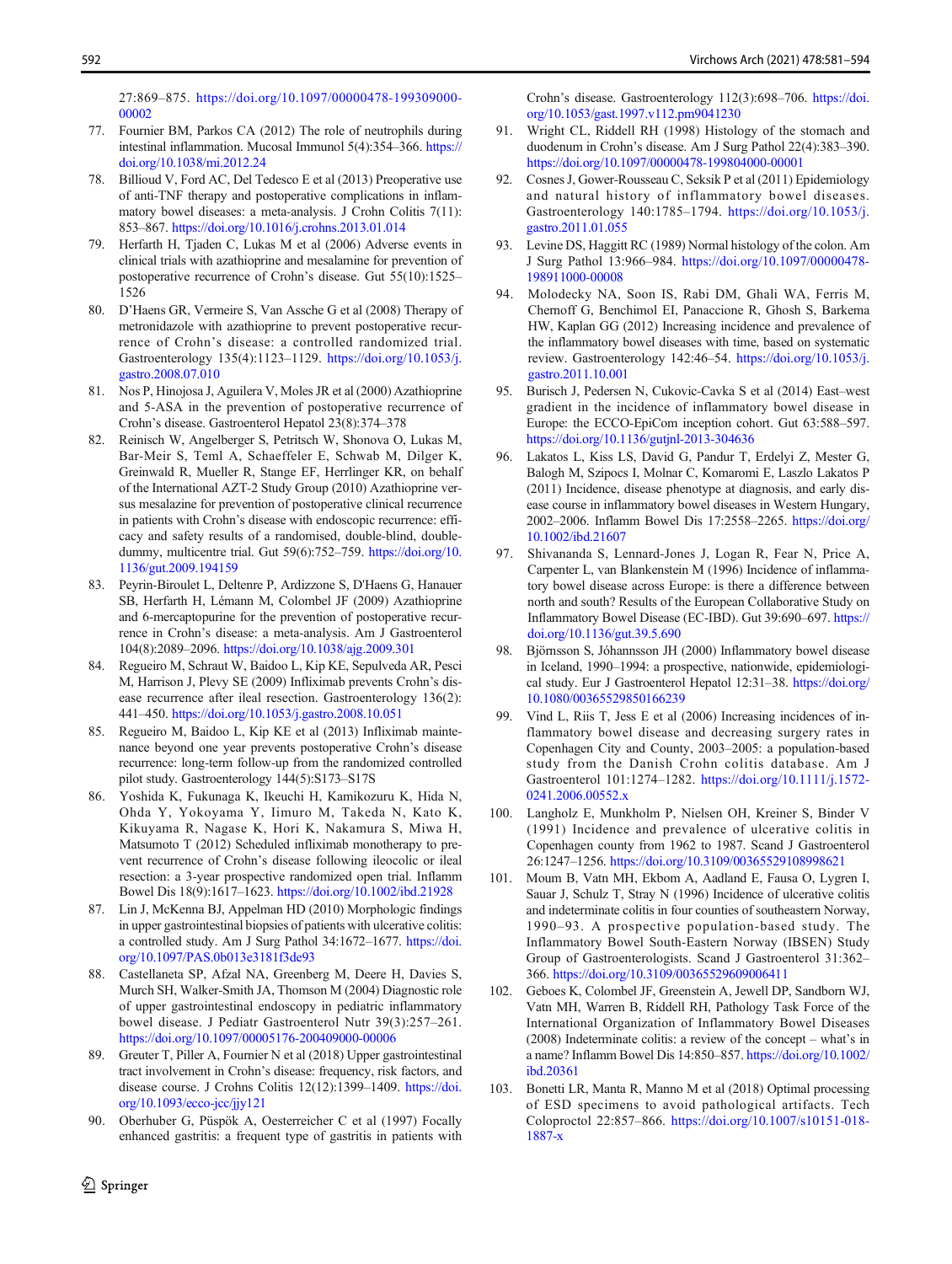- <span id="page-12-0"></span>104. Kim B, Barnett JL, Kleer CG, Appelman HD (1999) Endoscopic and histological patchiness in treated ulcerative colitis. Am J Gastroenterol 94:3258–3262. [https://doi.org/10.1111/j.1572-](https://doi.org/10.1111/j.1572-0241.1999.01533.x) [0241.1999.01533.x](https://doi.org/10.1111/j.1572-0241.1999.01533.x)
- 105. Gramlich T, Petras RE (2007) Pathology of inflammatory bowel disease. Semin Pediatr Surg 16:154–163. [https://doi.org/10.1053/](https://doi.org/10.1053/j.sempedsurg.2007.04.005) [j.sempedsurg.2007.04.005](https://doi.org/10.1053/j.sempedsurg.2007.04.005)
- 106. Pai RK, Jairath V, Vande Casteele N, Rieder F, Parker CE, Lauwers GY (2018) The emerging role of histologic disease activity assessment in ulcerative colitis. Gastrointest Endosc 88: 887–898. <https://doi.org/10.1016/j.gie.2018.08.018>
- 107. Mosli MH, Feagan BG, Zou G, Sandborn WJ, D'Haens G, Khanna R, Behling C, Kaplan K, Driman DK, Shackelton LM, Baker KA, MacDonald JK, Vandervoort MK, Samaan MA, Geboes K, Valasek MA, Pai R, Langner C, Riddell R, Harpaz N, Sewitch M, Peterson M, Stitt LW, Levesque BG (2014) Reproducibility of histological assessment of disease activity in UC. Gut 64:1–9. <https://doi.org/10.1136/gutjnl-2014-307536>
- 108. Surawicz CM, Haggitt RC, Husseman M, McFarland LV (1994) Mucosal biopsy diagnosis of colitis: acute self-limited colitis and idiopathic inflammatory bowel disease. Gastroenterology 107: 755–763. [https://doi.org/10.1016/0016-5085\(94\)90124-4](https://doi.org/10.1016/0016-5085(94)90124-4)
- 109. Marchal-Bressenot A, Salleron J, Boulagnon-Rombi C, Bastien C, Cahn V, Cadiot G, Diebold MD, Danese S, Reinisch W, Schreiber S, Travis S, Peyrin-Biroulet L (2017) Development and validation of the Nancy histological index for UC. Gut 66:43–49. [https://doi.](https://doi.org/10.1136/gutjnl-2015-310187) [org/10.1136/gutjnl-2015-310187](https://doi.org/10.1136/gutjnl-2015-310187)
- 110. Rubio CA, Johansson C, Uribe A, Kock Y (1984) A quantitative method of estimating inflammation in the rectal mucosa. IV. Ulcerative colitis in remission. Scand J Gastroenterol 19:525–530
- 111. Sadik CD, Kim ND, Luster AD (2011) Neutrophils cascading their way to inflammation. Trends Immunol 32:452–460. [https://](https://doi.org/10.1016/j.it.2011.06.008) [doi.org/10.1016/j.it.2011.06.008](https://doi.org/10.1016/j.it.2011.06.008)
- 112. Chin AC, Parkos CA (2007) Pathobiology of neutrophil transepithelial migration: implications in mediating epithelial injury. Annu Rev Pathol 2:111–143. [https://doi.org/10.1146/](https://doi.org/10.1146/annurev.pathol.2.010506.091944) [annurev.pathol.2.010506.091944](https://doi.org/10.1146/annurev.pathol.2.010506.091944)
- 113. Pai RK, Hartman DJ, Rivers CR, Regueiro M, Schwartz M, Binion DG, Pai RK (2019) Complete resolution of mucosal
- 114. Mosli MH, Feagan BG, Zou G, Sandborn WJ, D'Haens G, Khanna R, Shackelton LM, Walker CW, Nelson S, Vandervoort MK, Frisbie V, Samaan MA, Jairath V, Driman DK, Geboes K, Valasek MA, Pai RK, Lauwers GY, Riddell R, Stitt LW, Levesque BG (2017) Development and validation of a histological index for UC. Gut 66:50–58. [https://doi.org/10.1136/gutjnl-](https://doi.org/10.1136/gutjnl-2015-310393)[2015-310393](https://doi.org/10.1136/gutjnl-2015-310393)
- 115. Bressenot A, Salleron J, Bastien C, Danese S, Boulagnon-Rombi C, Peyrin-Biroulet L (2015) Comparing histological activity indexes in UC. Gut 64(9):1412–1418. [https://doi.org/10.1136/](https://doi.org/10.1136/gutjnl-2014-307477) [gutjnl-2014-307477](https://doi.org/10.1136/gutjnl-2014-307477)
- 116. Feagan BG, Greenberg GR, Wild G, Fedorak RN, Paré P, McDonald JWD, Dubé R, Cohen A, Steinhart AH, Landau S, Aguzzi RA, Fox IH, Vandervoort MK (2005) Treatment of ulcerative colitis with a humanized antibody to the alpha4beta7 integrin. New Engl J Med 352(4):2499–2507. [https://doi.org/10.](https://doi.org/10.1056/NEJMoa042982) [1056/NEJMoa042982](https://doi.org/10.1056/NEJMoa042982)
- 117. Targan SR, Karp LC (2007) Inflammatory bowel disease diagnosis, evaluation and classification: state-of-the art approach. Curr Opin Gastroenterol 23:390–394. [https://doi.org/10.1097/MOG.](https://doi.org/10.1097/MOG.0b013e3281722271) [0b013e3281722271](https://doi.org/10.1097/MOG.0b013e3281722271)
- 118. Engel MA, Neurath MF (2010) New pathophysiological insights and modern treatment of IBD. J Gastroenterol 45:571–583. [https://](https://doi.org/10.1007/s00535-010-0219-3) [doi.org/10.1007/s00535-010-0219-3](https://doi.org/10.1007/s00535-010-0219-3)
- 119. Ng SC, Kamm MA (2009) Therapeutic strategies for the management of ulcerative colitis. Inflamm Bowel Dis 15:935–950. [https://](https://doi.org/10.1002/ibd.20797) [doi.org/10.1002/ibd.20797](https://doi.org/10.1002/ibd.20797)
- 120. Christensen B, Erlich J, Gibson PR, Turner JR, Hart J, Rubin DT (2020) Histologic healing is more strongly associated with clinical outcomes in ileal Crohn's disease than endoscopic healing. Clin Gastroenterol Hepatol 18:2518–2525. [https://doi.org/10.1016/](https://doi.org/10.1016/jcgh.2020.01.032) [jcgh.2020.01.032](https://doi.org/10.1016/jcgh.2020.01.032)

Publisher's note Springer Nature remains neutral with regard to jurisdictional claims in published maps and institutional affiliations.

# Affiliations

Corinna Lang-Schwarz<sup>1</sup> • Abbas Agaimy<sup>2</sup> • Raja Atreya<sup>3,4</sup> • Christoph Becker<sup>3,4</sup> • Silvio Danese<sup>5</sup> • Jean-François Fléjou<sup>6</sup> • Nikolaus Gaßler<sup>7</sup> · Heike I. Grabsch<sup>8,9</sup> · Arndt Hartmann<sup>2</sup> · Kateřina Kamarádová <sup>10</sup> · Anja A. Kühl<sup>4,11</sup> · Gregory Y. Lauwers<sup>12</sup> • Alessandro Lugli<sup>13</sup> • Iris Nagtegaal<sup>14</sup> • Markus F. Neurath<sup>3,4</sup> • Georg Oberhuber<sup>15</sup> • Laurent Peyrin-Biroulet<sup>16</sup> · Timo Rath<sup>3</sup> · Robert Riddell<sup>17</sup> · Carlos A. Rubio<sup>18</sup> · Kieran Sheahan<sup>19</sup> · Herbert Tilg<sup>20</sup> · Vincenzo Villanacci<sup>21</sup> · Maria Westerhoff<sup>22</sup> · Michael Vieth<sup>1,2</sup>

- <sup>1</sup> Institute of Pathology, Klinikum Bayreuth GmbH, Preuschwitzer Str. 101, 95445 Bayreuth, Germany
- <sup>2</sup> Institute of Pathology, Friedrich-Alexander University, Erlangen, Germany
- Medical Clinic 1, Department of Medicine & Deutsches Zentrum Immuntherapie DZI, University Hospital, Friedrich-Alexander University, Erlangen, Germany
- <sup>4</sup> The Transregio 241 IBDome Consortium, Erlangen, Germany
- <sup>5</sup> Department of Gastroenterology, IBD Centre, Humanitas Research Hospital, Via A. Manzoni 56, 20089 Rozzano, Milan, Italy
- Pathology Department, Saint-Antoine Hospital, APHP, Sorbonne University, Paris, France
- Institute for Legal Medicine, Section Pathology, University Hospital, Jena, Germany
- <sup>8</sup> Department of Pathology, GROW School for Oncology and Developmental Biology, Maastricht University Medical Center, Maastricht, The Netherlands
- Pathology and Data Analytics, Leeds Institute of Medical Research at St James's, University of Leeds, Leeds, UK

 $\mathcal{D}$  Springer